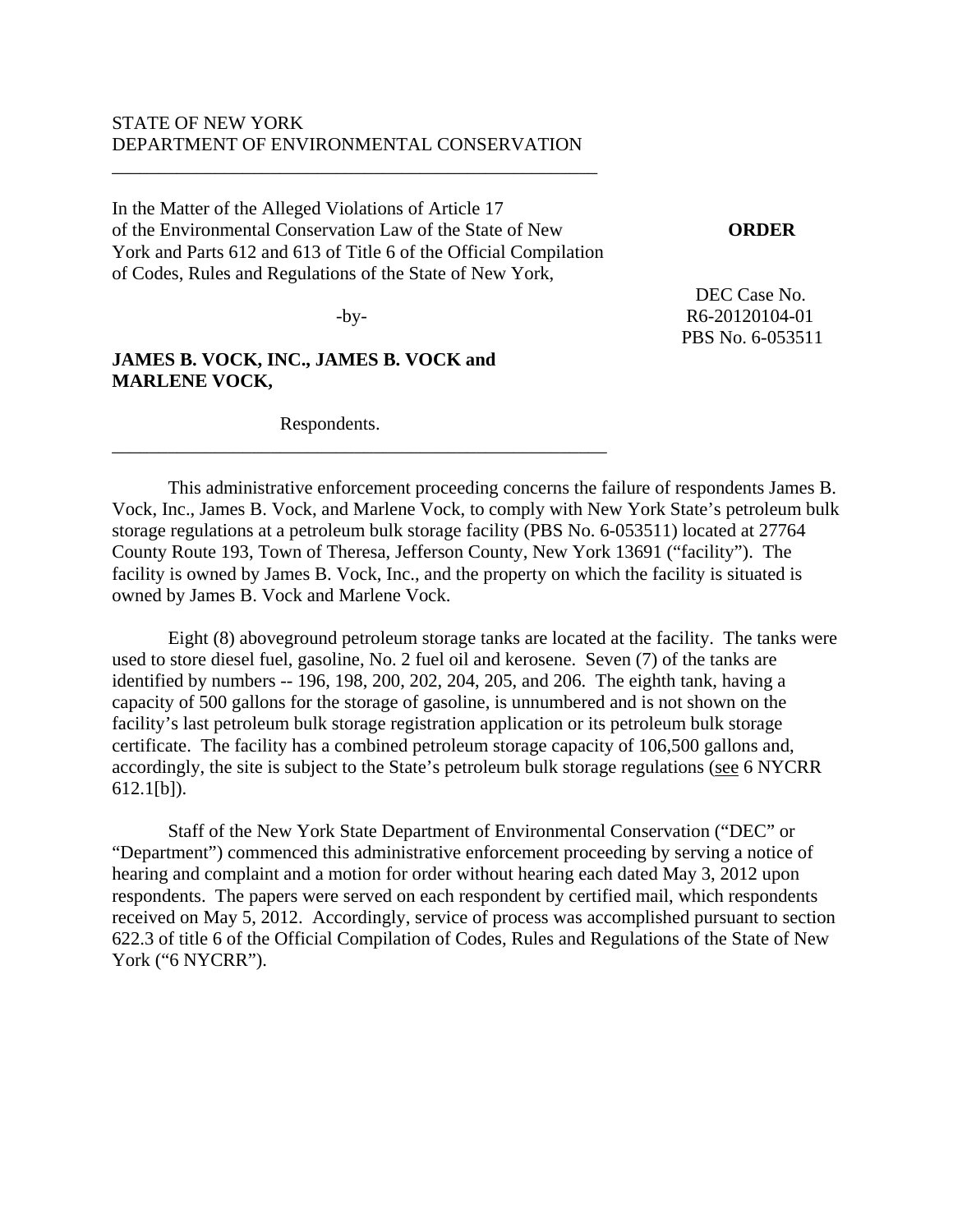# **BACKGROUND**

 The papers that have been submitted in this matter have varied somewhat with respect to the violations alleged and the penalties requested. A review of these papers follows.

# Department staff's complaint

1

 Department staff's complaint ("complaint") alleges a series of violations of the applicable petroleum bulk storage regulations<sup>[1](#page-1-0)</sup>:

- a. ECL 17-1009(2) and (4) and 6 NYCRR 612.2 Failure of respondents James B. Vock and Marlene Vock to re-register the facility within one year of assuming ownership. According to Department staff, the Vocks became owners of the facility effective July 21, 2008 and were required to re-register the facility by July 21, 2009. In the alternative, Department staff alleges the failure of respondents James B. Vock and Marlene Vock, on or before December 2, 2011, to re-register the facility pursuant to ECL 17-1009(2) and 6 NYCRR 612.2(a);
- b. 6 NYCRR 613.9(a)(1)(ii) Failure of respondents James B. Vock, Marlene Vock, and James B. Volk, Inc., to bolt or lock the openings of tanks that have been temporarily out-of-service for more than thirty (30) days;
- c. 6 NYCRR 613.8 Failure of respondents James B. Vock, Inc. and James B. Vock to report petroleum spills within two hours of their discovery;
- d. 6 NYCRR 613.3(b)(1) Failure of respondents James B. Vock, Marlene Vock, and James B. Volk, Inc., to color code the fill ports for tanks 196, 198, 200, 202, 204, 205, 206, as well as an unregistered tank at the site, to show the product stored in the tank served by the fill port;
- e. 6 NYCRR 613.6(d) Failure of respondents James B. Vock, Marlene Vock, and James B. Volk, Inc., to maintain the paint on the tanks to prevent corrosion;
- f. 6 NYCRR 613.6(a) or (c) Failure of respondents James B. Vock, Marlene Vock, and James B. Volk, Inc., either to make monthly inspections of the facility or to keep records of monthly inspections;
- g. 6 NYCRR 613.3(d) Failure of respondents James B. Vock, Marlene Vock, and James B. Volk, Inc., to maintain the secondary containment areas for tanks 196, 198, 200, 202, 204, 205, and 206 at the facility in good working order;
- h. 6 NYCRR 613.3(c)(3)(i) and (iii) Failure of respondents James B. Vock, Marlene Vock, and James B. Volk, Inc., to have a gauge or high level warning alarm, high level liquid pump cutoff controller or equivalent device on the unregistered tank at the facility; and
- i.  $6$  NYCRR  $613.3(c)(3)(ii)$  Failure of respondents James B. Vock, Marlene Vock, and James B. Volk, Inc., to label tanks at the facility with design capacity, working capacity and identification number. $<sup>2</sup>$  $<sup>2</sup>$  $<sup>2</sup>$ </sup>

<span id="page-1-0"></span><sup>&</sup>lt;sup>1</sup> Although not all of the causes of action identified which respondents were allegedly liable, the identification of the respondents to each violation was clarified later in the complaint when staff listed the requested penalties (see Complaint, VIII-X).

<span id="page-1-1"></span> $2$ The caption of Department staff's complaint and motion for order without hearing references violations of 6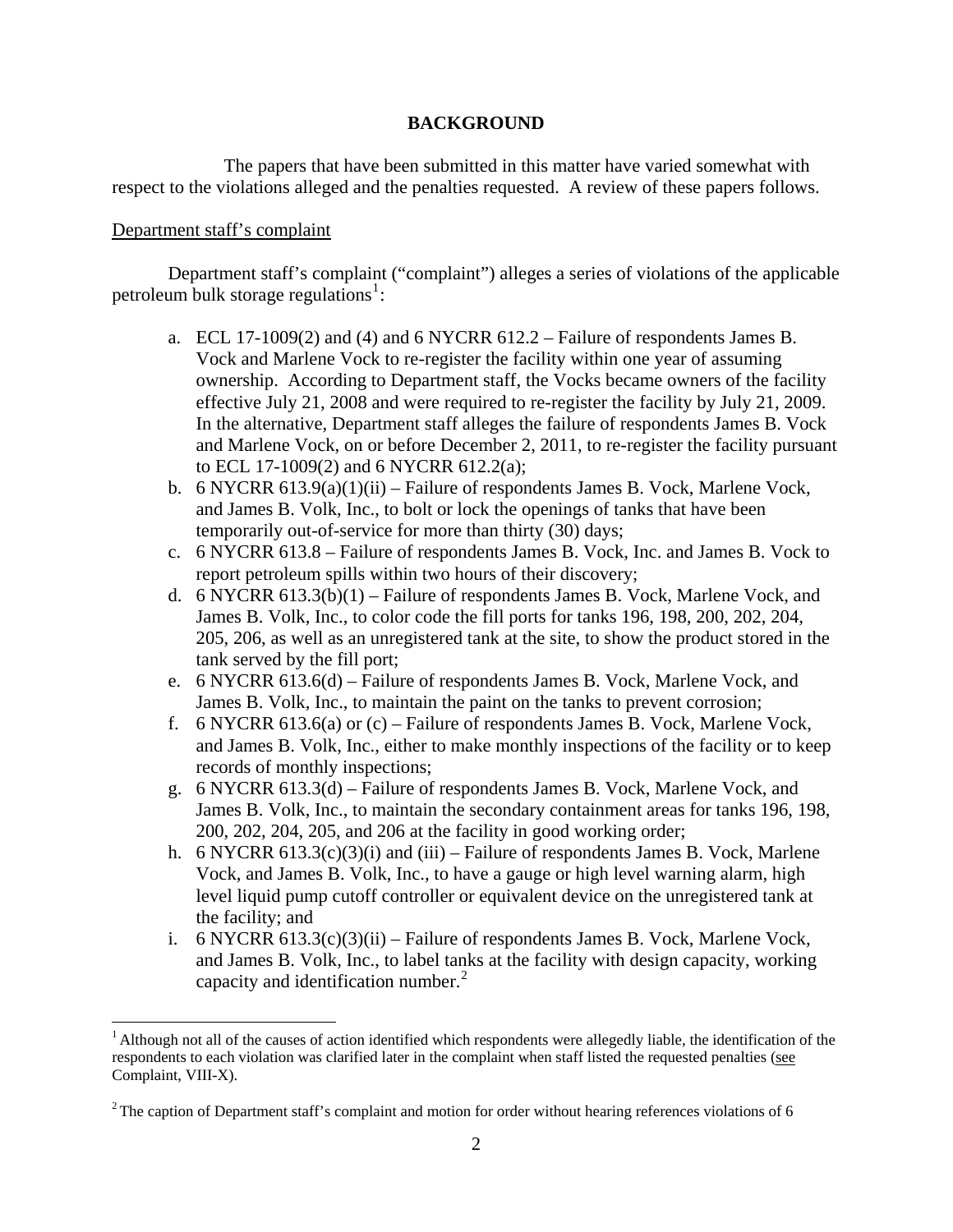In its complaint, Department staff sought the assessment of civil penalties as follows:

- \$2,500 against Marlene Vock and James B. Vock, jointly and severally, for failure to register the facility;
- \$3,000 against James B. Vock and James B. Vock, Inc., jointly and severally for failure to report spills at the facility;
- \$17,800 against Marlene Vock, James B. Volk, and James B. Vock, Inc., jointly and severally, for violations relating to securing tank openings, color coding, corrosion, monthly inspections or reports, containment, gauges or alarms, and labeling; and
- an additional penalty of \$20,000 against respondents James B. Vock, Marlene Vock, and James B. Volk, Inc., jointly and severally, to be suspended conditioned on respondents' compliance with the provisions of any order that the Commissioner may issue.

See Complaint, VIII-XI. Respondents failed to answer the complaint and failed to appear for the prehearing conference scheduled in the notice of hearing served with the complaint.

# Department staff's motion for order without hearing

Simultaneously with the service of the notice of hearing and complaint, respondents were served on May 5, 2012, with a motion for order without hearing. The motion included a revised penalty for the failure to register the facility, penalties for violation of 6 NYCRR 613.3, and an assessment of an additional penalty of ten thousand dollars (\$10,000) (see Exhibit 4 [motion for order without hearing], at 3). The notice of motion for order without hearing stated that a response to the motion was due within twenty (20) days of the service of the motion. Respondents failed to file a response to the motion.

### Notice of Hearing

A notice of hearing for default judgment dated May 31, 2012 was received by respondents on June 1, 2012, stating that, on June 28, 2012, the matter would be called before an administrative law judge ("ALJ"). This notice stated that Department staff intended to move for a default judgment in the matter because respondents failed to answer the complaint, failed to appear for the prehearing conference and failed to respond to the motion for order without hearing. Respondents were advised that they could appear personally or by counsel on June 28, 2012, to present argument in opposition to the motion. Respondents were further advised that their failure to appear would constitute a default and a waiver of their right to be heard, and could result in a Commissioner's order being issued against them. The notice of hearing set forth the overall penalty amounts requested in the complaint. See Exhibit 11 (notice of hearing for default judgment), at 1.

NYCRR part 614, in addition to violations of parts 612 and 613 of 6 NYCRR. As no violations of 6 NYCRR part 614 are set forth in the causes of action, the caption of this proceeding has been amended to delete the reference to 6 NYCRR part 614.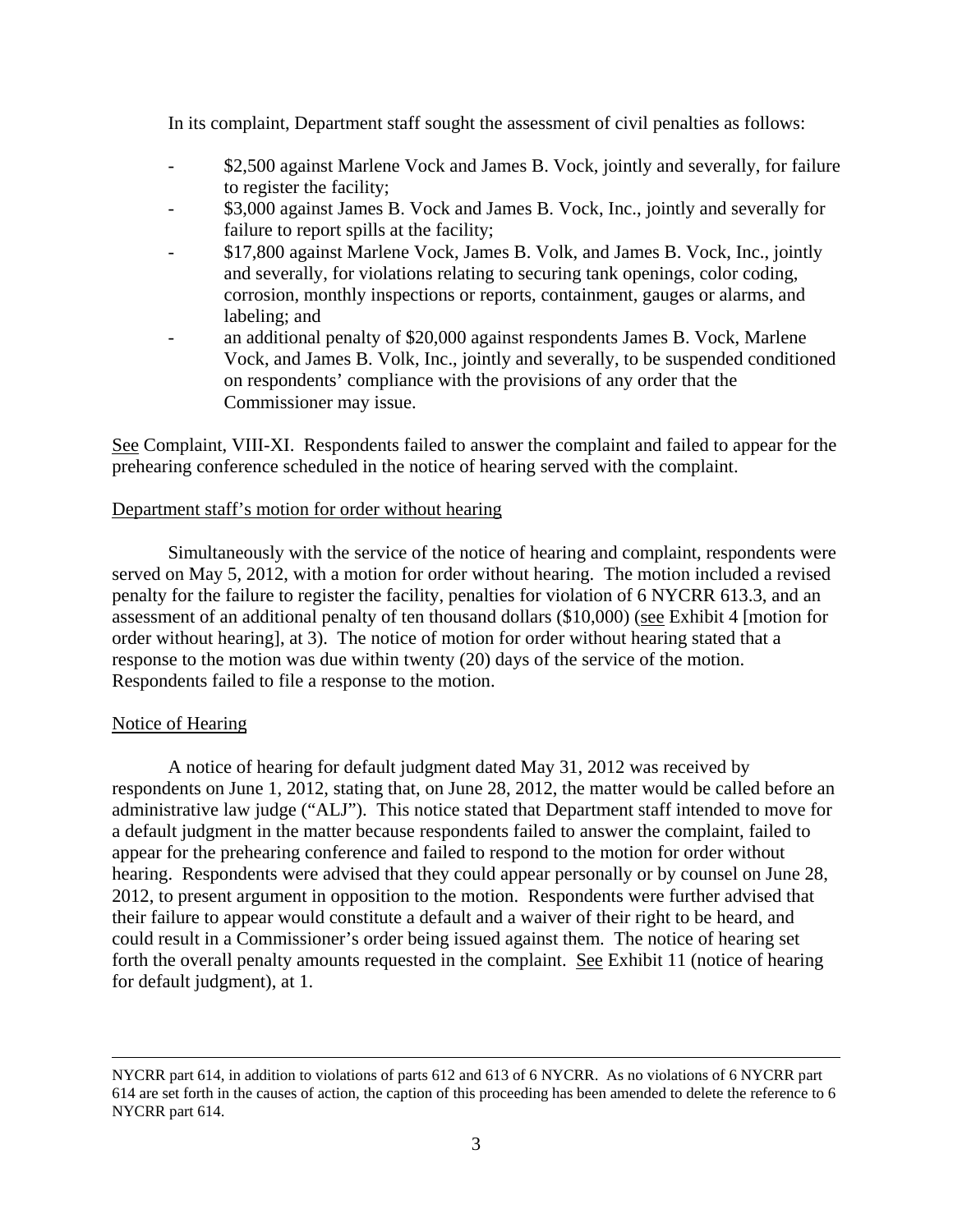The matter was assigned to ALJ Richard R. Wissler, who presided at the calendar call on June 28, 2012. Respondents did not appear at the June 28, 2012 calendar call or otherwise respond to the notice. Accordingly, Department staff moved for a default judgment on the complaint and on the motion for order without hearing at the calendar call. Department staff submitted a proposed Commissioner order that requested somewhat different penalties from the complaint.

#### **DISCUSSION**

ALJ Wissler has prepared the attached default summary report which I adopt as my decision in this matter, subject to the following comments.

With respect to liability, Department staff offers two theories regarding its allegation that Marlene Vock and James B. Vock failed to register the petroleum bulk storage facility. Department staff notes that, because of a statutory amendment to the definition of "facility" at section 17-1003(1) of the Environmental Conservation Law ("ECL") that became effective on July 21, 2008, the owner of the property on which a petroleum bulk storage facility is located is required to register the facility, even though the petroleum bulk storage facility may be owned by a different individual or entity (see ECL 17-1009[2]).

The facility had been registered by James B. Vock, Inc., which owned the petroleum bulk storage facility, prior to the date of the statutory amendment. Staff contends that Marlene and James B. Vock, who are owners of the property upon which the facility is located, became subject to the registration requirements on July 21, 2008 and were required to submit a reregistration of the facility by July 21, 2009, which they failed to do. Alternatively, Department staff argues that because the facility registration obtained by James B. Vock, Inc., expired on December 2, 2011, Marlene and James B. Vock, as the owners of the property on which the facility is located, should have re-registered the facility at that time.

It is clear, on this record, that the facility is not registered and because of the change of law, it should have been registered by the owners of the property on which the facility is situated at least at the time that the registration expired on December 2, 2011 if not earlier. Accordingly, Marlene Vock and James B. Vock are liable for a failure to register the facility pursuant to ECL 17-1009(2).

Department staff stated in its motion for order without hearing that respondent Marlene Vock should not be considered liable other than for her failure to register the facility (see Exhibit 4 [motion for order without hearing], at 3). Based on Department staff's statement, staff's allegations against Marlene Vock on the remaining violations of the petroleum bulk storage regulations are deemed withdrawn.

 The ALJ found that James B. Vock and James B. Vock, Inc., were in violation of 6 NYCRR 613.9(a)(1)(ii) (failure to bolt or lock the opening of tanks that have been temporarily out-of-service for more than thirty [30] days); 6 NYCRR 613.8 (failure to report petroleum spills within two hours of their discovery); 6 NYCRR 613.3(b)(1) (failure to color code the fill ports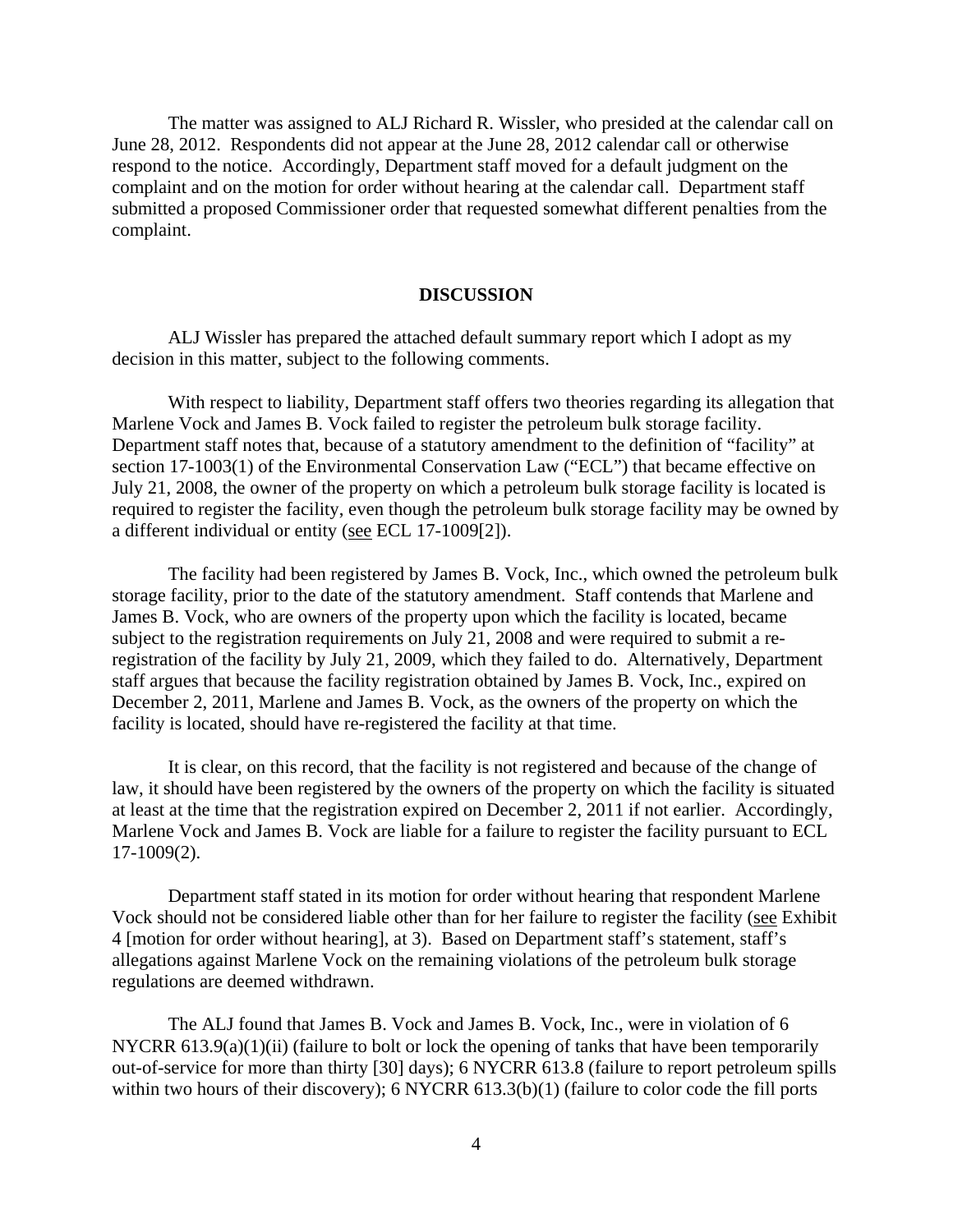for tanks 196, 198, 200, 202, 204, 205, 206, as well as an unregistered tank at the site, to show the product stored in the tank served by the fill port); 6 NYCRR 613.6(d) (failure to maintain the paint on the tanks to prevent corrosion; 6 NYCRR 613.6(a) or (c) (failure either to make monthly inspections of the facility or to keep records of monthly inspections); 6 NYCRR 613.3(d) (failure to maintain the secondary containment areas for tanks 196, 198, 200, 202, 204, and 206 at the facility in good working order); 6 NYCRR  $613.3(c)(3)(i)$  and (iii) (failure to have a gauge or high level warning alarm, high level liquid pump cutoff controller or equivalent device on the unregistered tank at the facility); and  $6$  NYCRR  $613.3(c)(3)(ii)$  (failure to label tanks at the facility with design capacity, working capacity and identification number. I concur with the ALJ, except as follows. It is unclear, from the papers presented, whether respondents are in violation of 6 NYCRR 613.6(a), 6 NYCRR 613.6(c) or both. Accordingly, I decline to find liability with respect to either of those two provisions. In addition, with respect to the cause of action relating to the failure to maintain secondary containment areas, my reading of the cause of action is that it includes tank 205, in addition to tanks 196, 198, 200, 202, 204 and 206.

Section 71-1929 of the New York Environmental Conservation Law ("ECL") provides for a civil penalty of up to thirty-seven thousand five hundred dollars (\$37,500) per day for each violation of titles 1 through 11 inclusive and title 19 of article 17, or the rules or regulations promulgated thereto. Title 10 of article 17 establishes the requirements governing petroleum bulk storage, with applicable regulations at 6 NYCRR parts 612 and 613. Although the penalties that Department staff requested are substantially below the statutory maximum and thereby authorized, the penalties requested varied in the papers. For purposes of the penalties assessed by this order, I am relying on the penalties that staff requested in the complaint and its May 31, 2012 notice of hearing for default judgment (see Exhibit 11), which penalties were identical. I am not considering the penalties requested in the motion for order without hearing or presented in the proposed order submitted by Department staff.

Based upon my review of the record, and in consideration of DEE-1 (Civil Penalty Policy) dated June 20, 1990, DEE-22 (Petroleum Bulk Storage Inspection Enforcement Policy – Penalty Schedule) dated May 21, 2003, and ECL 71-1929, I am assessing civil penalties as follows:

- a civil penalty in the amount of \$2,500, jointly and severally, against Marlene Vock and James B. Vock for failure to register the facility. The civil penalty of \$2,500 for failing to register the facility will be suspended in its entirety, contingent upon respondents Marlene Vock and James B. Vock registering the facility and paying all applicable fees within thirty (30) days of this order being served upon them;
- a civil penalty in the amount of \$20,800, jointly and severally, against James B. Vock and James B. Vock, Inc. for the remaining violations found at the facility.

Department staff has also requested that respondents James B. Volk and James B. Volk, Inc., be directed to undertake remedial actions with respect to the facility, including: color coding of the tanks; bolting or locking manways, fill ports, loading rack connections and other tank openings; labeling of the tanks; emptying the tanks; removing drums and containers of waste oil from the site; submitting monthly inspection reports; and submitting a site assessment plan and implementing a site investigation plan. In addition, Department staff also request that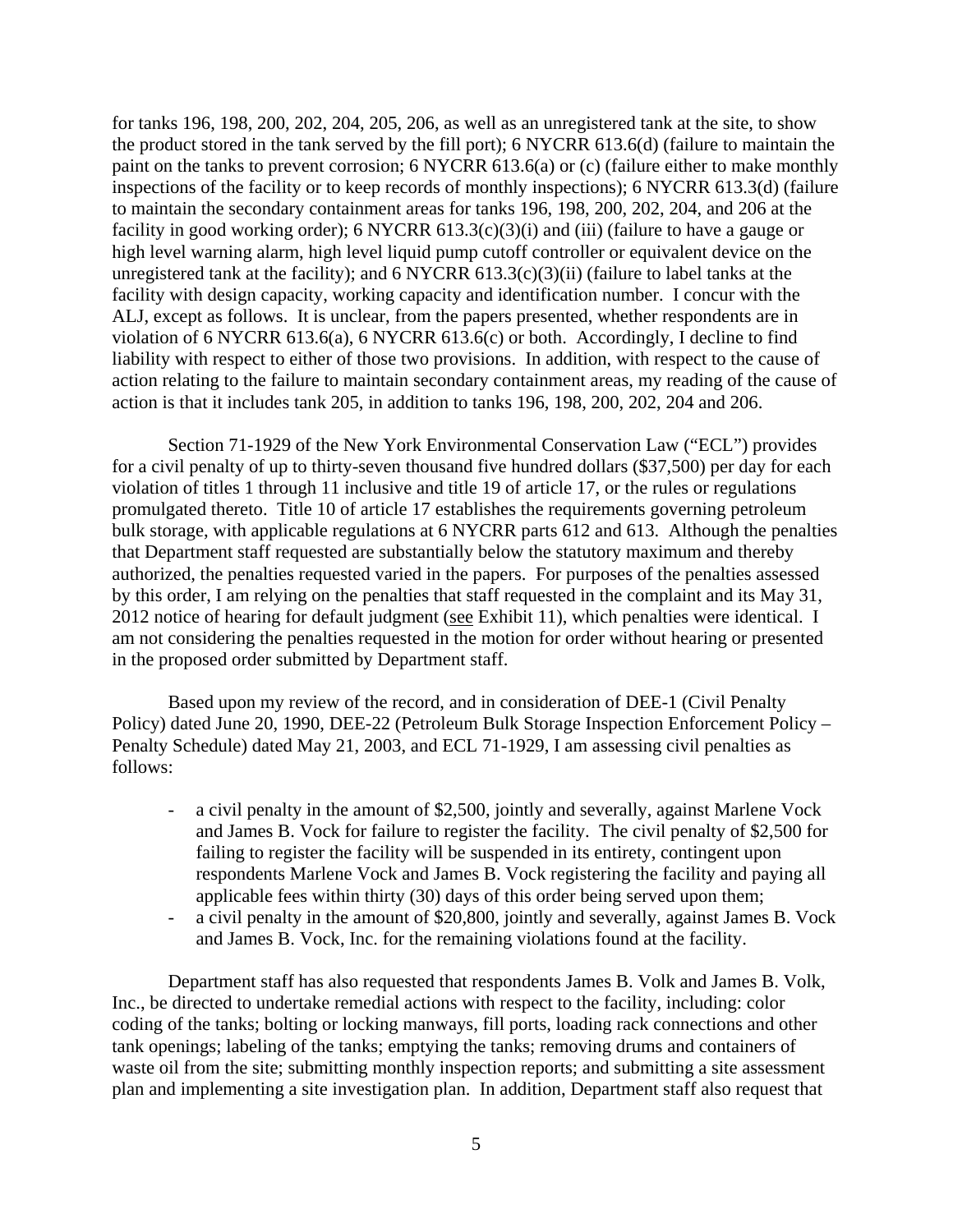respondents be directed to provide photographs confirming that the remedial work was completed. The proposed remedial activities are authorized and warranted. In undertaking remedial activities at the facility, I encourage respondents to contact Department staff to discuss these activities to ensure that the appropriate requirements are satisfied.

In light of the cost of the remedial activities required pursuant to this order, I am suspending half (ten thousand four hundred dollars [\$10,400]) of the penalty of twenty thousand eight hundred dollars (\$20,800) that is being imposed upon James B. Volk and James B. Volk, Inc., contingent upon their satisfactory completion of the remedial activities requested by staff. The payable portion of the penalty (ten thousand four hundred dollars [\$10,400]) is due and payable within thirty (30) days of the service of this order upon respondents James B. Volk and James B. Volk, Inc. This will allow respondents to devote more of their financial resources to the remedial activities at the facility. In the event that respondents fail to complete the remedial activities to the satisfaction of Department staff, the suspended portion of the penalty shall immediately become due and payable. Under the circumstances of this case, I decline to impose any further payable or suspended penalties as staff requested in its complaint.

**NOW, THEREFORE**, having considered this matter and being duly advised, it is **ORDERED** that:

- I. Pursuant to 6 NYCRR 622.15, Department staff's motion for a default judgment on the complaint and on the motion for order without hearing is granted in part and denied in part, as to respondents James B. Vock, Inc., Marlene Vock, and James B. Vock. With respect to respondent Marlene Vock, Department's allegations in the complaint and motion for order without hearing are deemed withdrawn, except for the allegations relative to her failure to register the petroleum bulk storage facility located at 27764 County Route 193, Town of Theresa, Jefferson County, New York.
- II. Respondents James B. Vock, Inc., James B. Vock and Marlene Vock are adjudged to be in default and to have waived the right to a hearing in this enforcement proceeding. Accordingly, the allegations in Department staff's complaint and in its motion for order without hearing against James B. Vock, Inc., and James B. Vock are deemed to have been admitted by them. With respect to Marlene Vock, only the allegations in the complaint and the motion for order without hearing against her for failure to register the petroleum bulk storage facility are deemed to have been admitted by her.
- III. Respondents Marlene Vock and James B. Vock are adjudged to have violated ECL 17-1009(2).
- IV. Respondents James B. Vock and James B. Vock, Inc. are adjudged to have violated 6 NYCRR 613.3(b)(1), 613.3(c)(3)(i), 613.3(c)(3)(ii), 613.3(c)(3)(iii), 613.3(d), 613.6(d), 613.8, and 613.9(a)(1)(ii).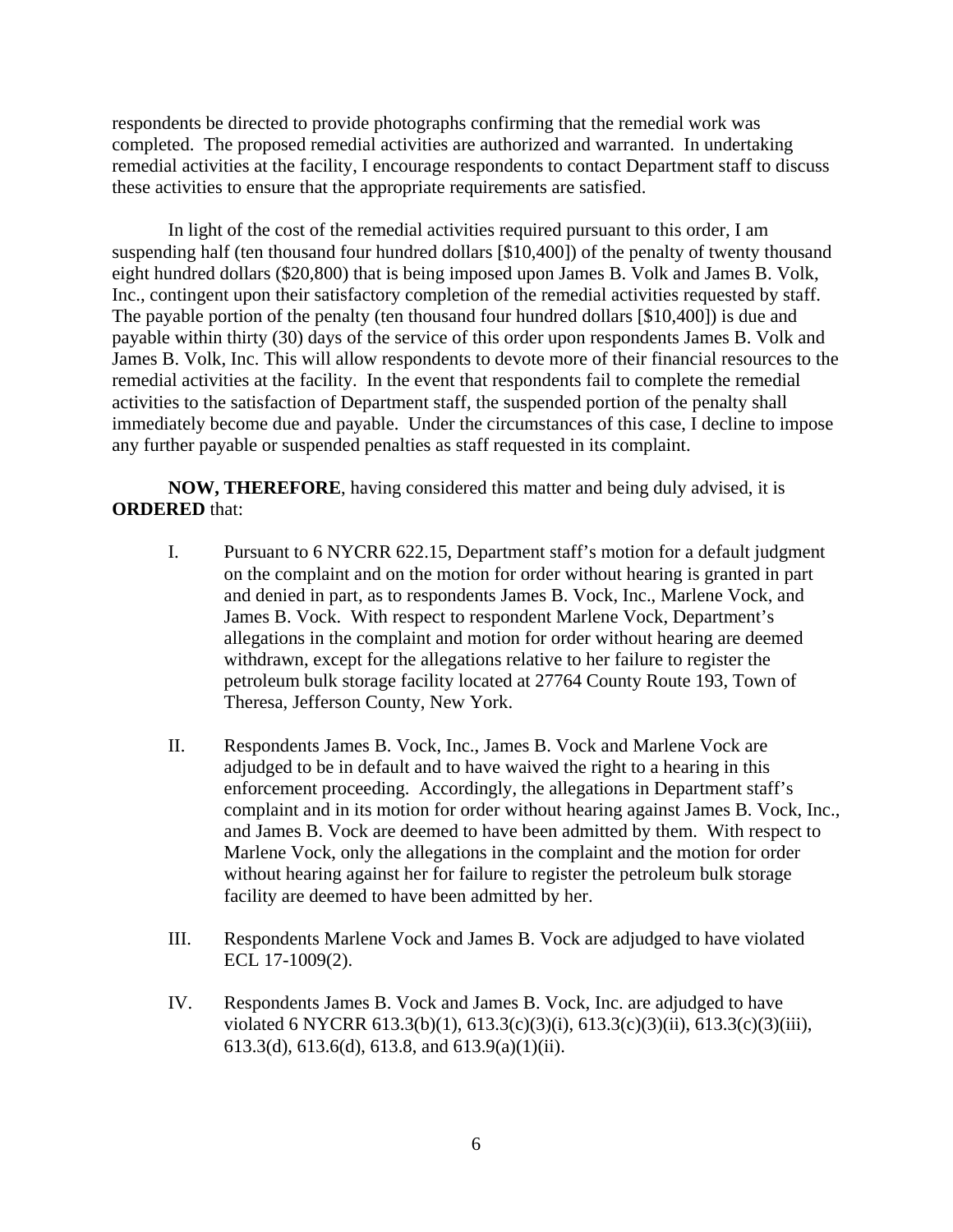V. Respondents James B. Vock and Marlene Vock are hereby assessed, jointly and severally, a civil penalty in the amount of two thousand five hundred dollars (\$2,500) which shall be suspended in its entirety if respondents register the facility with the New York State Department of Environmental Conservation within thirty (30) days of service of this order upon them and pay all applicable registration fees.

Should respondents James B. Vock and Marlene Volk fail to register the facility and pay all applicable registration fees, the suspended portion of the penalty (two thousand five hundred dollars [\$2,500]) shall become immediately due and payable. Payment shall be by cashier's check, certified check, or money order drawn to the order of the New York State Department of Environmental Conservation and mailed or hand-delivered to:

> New York State Department of Environmental Conservation Office of the General Counsel 317 Washington Street Watertown, New York 13601 Attn: Ronald J. Novak, P.E.

VI. Respondents James B. Vock and James B. Vock, Inc. are hereby assessed, jointly and severally, a civil penalty in the amount of twenty thousand eight hundred dollars (\$20,800). Of this penalty, ten thousand four hundred dollars (\$10,400) is suspended on the condition that respondents James B. Vock and James B. Vock, Inc., complete, to Department staff's satisfaction, the remedial activities set forth in paragraph VII of this order.

The non-suspended portion of the civil penalty, that is, ten thousand four hundred dollars (\$10,400), is due and payable within thirty (30) days after service of this order upon respondents James B. Vock and James B. Vock, Inc. Payment of the civil penalty shall be by cashier's check, certified check, or money order drawn to the order of the New York State Department of Environmental Conservation and mailed or hand-delivered to:

> New York State Department of Environmental **Conservation**  Office of the General Counsel 317 Washington Street Watertown, New York 13601 Attn: Ronald J. Novak, P.E.

Should respondents James B. Vock and James B. Vock, Inc., fail to complete the remedial activities set forth in paragraph VII of this order to Department staff's satisfaction, the suspended portion of the penalty shall become immediately due and payable and shall be submitted in the same form and to the same address as the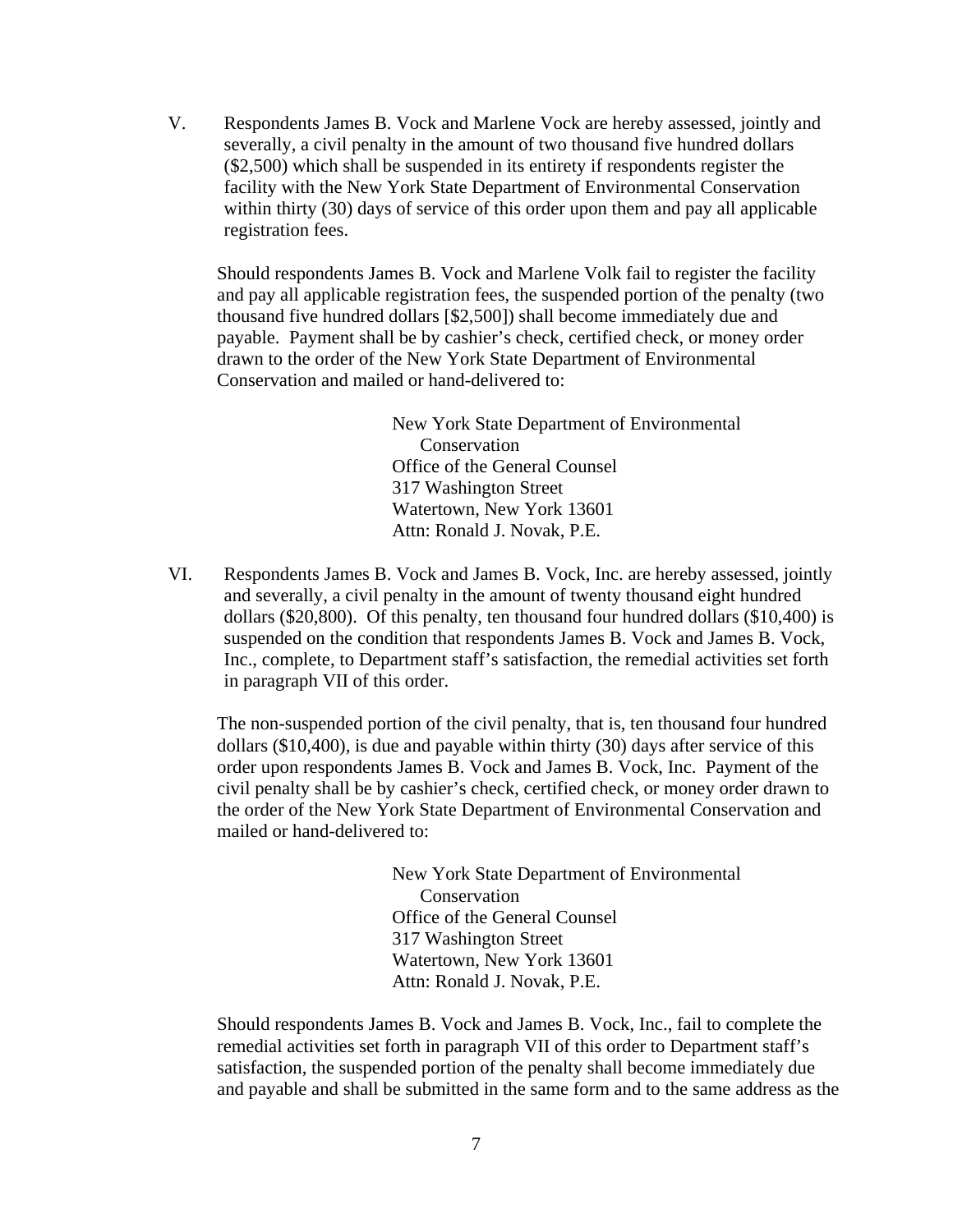non-suspended portion of the penalty.

VII. Respondents James B. Vock and James B. Vock, Inc., shall:

A. color code the fill ports for all the tanks at the facility with the appropriate symbol for the product stored in the tank within ten (10) days of the service of this order upon them;

B. bolt or lock all manways, fill ports, loading rack connections, and other tank openings within ten (10) days of service of this order upon them;

C. label all tanks at the facility with design capacity, working capacity, and identification number within ten (10) days of service of this order upon them;

D. within thirty (30) days of completing the actions required pursuant subparagraphs A, B, and C of this paragraph VII, mail photographs showing the completion of all work to the Regional Petroleum Bulk Storage Engineer and Regional Enforcement Coordinator. Alternatively, respondents James B. Vock and James B. Vock, Inc., may e-mail these photographs to the Regional Petroleum Bulk Storage Engineer and the Regional Enforcement Coordinator in a format acceptable to Department staff;

E. completely empty (vacuum) the tanks at the facility, submit receipts showing completion of the work, and submit receipts showing proper disposition of the material removed from the tanks within thirty (30) days of service of this order upon them;

F. remove all drums and containers of waste oil from the site to a permitted disposal facility and submit receipts showing proper disposition to the Department within thirty (30) days of service of this order upon them;

G. submit an approvable site assessment plan for determining the nature and extent of petroleum contamination related to the unreported spills at the site within sixty (60) days of service of this order upon them;

H. implement the site investigation plan and submit the results of the site investigation to the Department staff within sixty (60) days of staff's approval of the site investigation plan;

I. within one (1) year of the service of this order upon respondents, either:

- 1. permanently close the facility in accordance with 6 NYCRR Part 613.9(b) and (c); or
- 2. (a) repair or replace the secondary containment system for tanks 196, 198, 200, 202, 204, 205 and 206, and submit as-built designs and a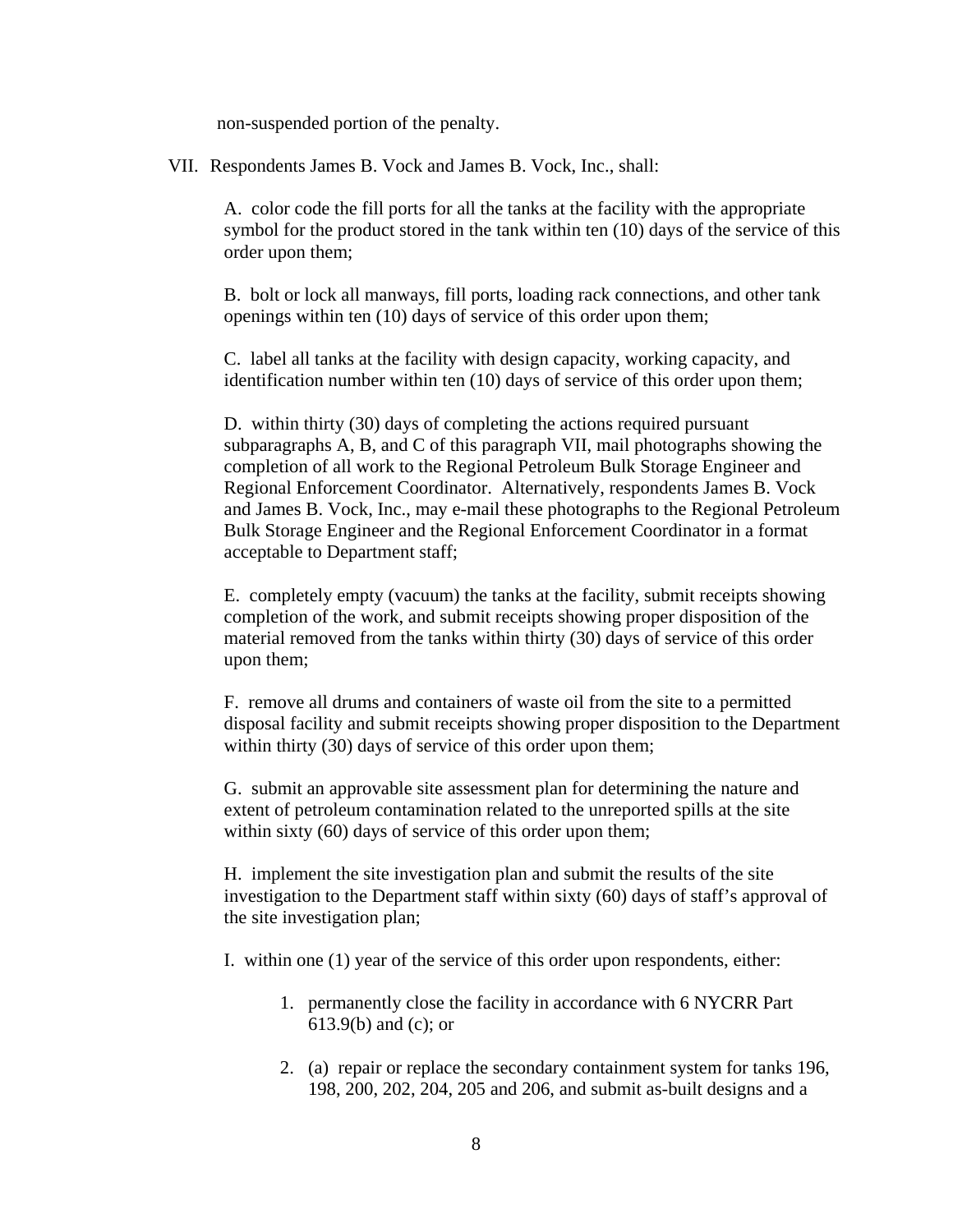certification by a licensed professional engineer that the containment system comports with 6 NYCRR Part 613.3(c)(6) and NFPA No. 30 section 2-3.3.3;

(b) sandblast or grind all tanks to bare metal and apply a primer, bond coat, and two surface coats of paint; and

 (c) install a gauge to show the level of the product stored in the unregistered 500 gallon aboveground tank at the site; and

J. submit copies of the monthly inspection reports of the facility to the Department by the  $15<sup>th</sup>$  day of each calendar month starting on December 15, 2012, and continue to submit these reports for a total of 12 months (until December 15, 2013) or until the facility is permanently closed, whichever occurs sooner. If the facility is not permanently closed by December 15, 2013, Department staff may continue, at its discretion, to require respondents to submit copies of the required monthly inspections of the facility to Department staff.

- VIII. All communications from respondents James B. Vock, Inc., James B. Vock, and Marlene Vock to the Department concerning this order shall be directed to Ronald J. Novak, P.E., at the address referenced in paragraph VI of this order.
- IX. The provisions, terms and conditions of this order shall bind respondents James B. Vock, Inc., James B. Vock, and Marlene Vock, and their agents, successors, and assigns, in any and all capacities.

New York State Department of Environmental Conservation

 $By:$ 

 Joseph J. Martens Commissioner

Dated: October 25, 2012 Albany, New York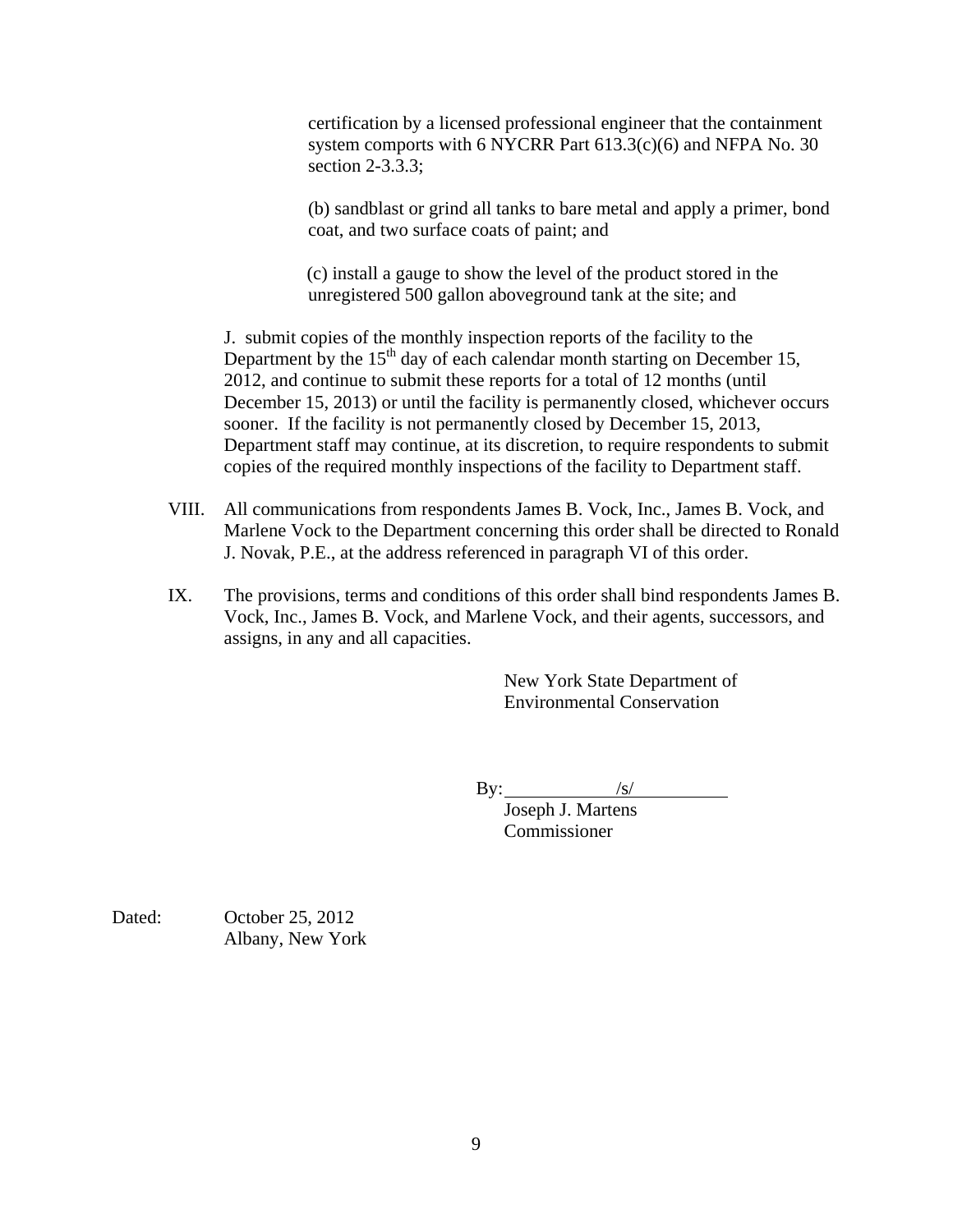## STATE OF NEW YORK DEPARTMENT OF ENVIRONMENTAL CONSERVATION

\_\_\_\_\_\_\_\_\_\_\_\_\_\_\_\_\_\_\_\_\_\_\_\_\_\_\_\_\_\_\_\_\_\_\_\_\_\_\_\_\_\_\_\_\_\_\_\_\_\_\_\_

In the Matter of the Alleged Violations of Article 17 of the Environmental Conservation Law of the State of New York DEFAULT SUMMARY REPORT ("ECL") and Parts 612 and 613 of Title 6 of the Official AND RULING ON MOTION Compilation of Codes, Rules and Regulations of the State of FOR ORDER WITHOUT New York ("6 NYCRR"), HEARING

\_\_\_\_\_\_\_\_\_\_\_\_\_\_\_\_\_\_\_\_\_\_\_\_\_\_\_\_\_\_\_\_\_\_\_\_\_\_\_\_\_\_\_\_\_\_\_\_\_\_\_\_\_

# **JAMES B. VOCK, INC., JAMES B. VOCK and MARLENE VOCK**,

Respondents.

# Procedural History

Staff of the New York State Department of Environmental Conservation ("Department" or "DEC"), on May 4, 2012, individually served respondents James B. Vock, Inc., James B. Vock and Marlene Vock with a notice of hearing and complaint dated May 3, 2012, containing ten causes of action alleging various violations of ECL article 17 title 10 and 6 NYCRR parts 612 and 613 at a petroleum storage facility owned by them located at 27764 County Road 193, Town of Theresa, Jefferson County, New York 13691 ("facility"). The facility was designed for the storage and commercial sale of various petroleum products including heating oil, diesel fuel, gasoline and kerosene. There are eight aboveground storage tanks at the facility having an aggregate petroleum storage capacity of 106,000 gallons. The complaint alleges that based upon records maintained by the Department as well as during an inspection of the facility on February 7, 2012**,** the following violations were observed or documented:

- a. ECL 17-1009(2) and (4) and 6 NYCRR 612.2 Failure of respondents James B. Vock and Marlene Vock to reregister the facility within one year of assuming ownership thereof.
- b. ECL 17-1009(2) and 6 NYCRR 612.2(a) Failure of respondents James B. Vock and Marlene Vock to register the facility.
- c. 6 NYCRR 613.9(a)(1)(ii) Failure of respondents to bolt or lock the openings of tanks that have been temporarily out-of-service for more than thirty days.
- d. 6 NYCRR 613.8 Failure of respondents James B. Vock, Inc. and James B. Vock to report petroleum spills within two hours of their discovery.
- e. 6 NYCRR  $613.3(b)(1)$  Failure of respondents to color code the fill ports for tanks 196, 198, 200, 202, 204, 205, 206, as well as an unregistered tank at the site, to show the product stored in the tank served by the fill port.
- f. 6 NYCRR 613.6(d) Failure of respondents to maintain the paint on all of the tanks at the facility to prevent corrosion.

-by-<br>DEC Case No. R6-20120104-01 PBS No. 6-053511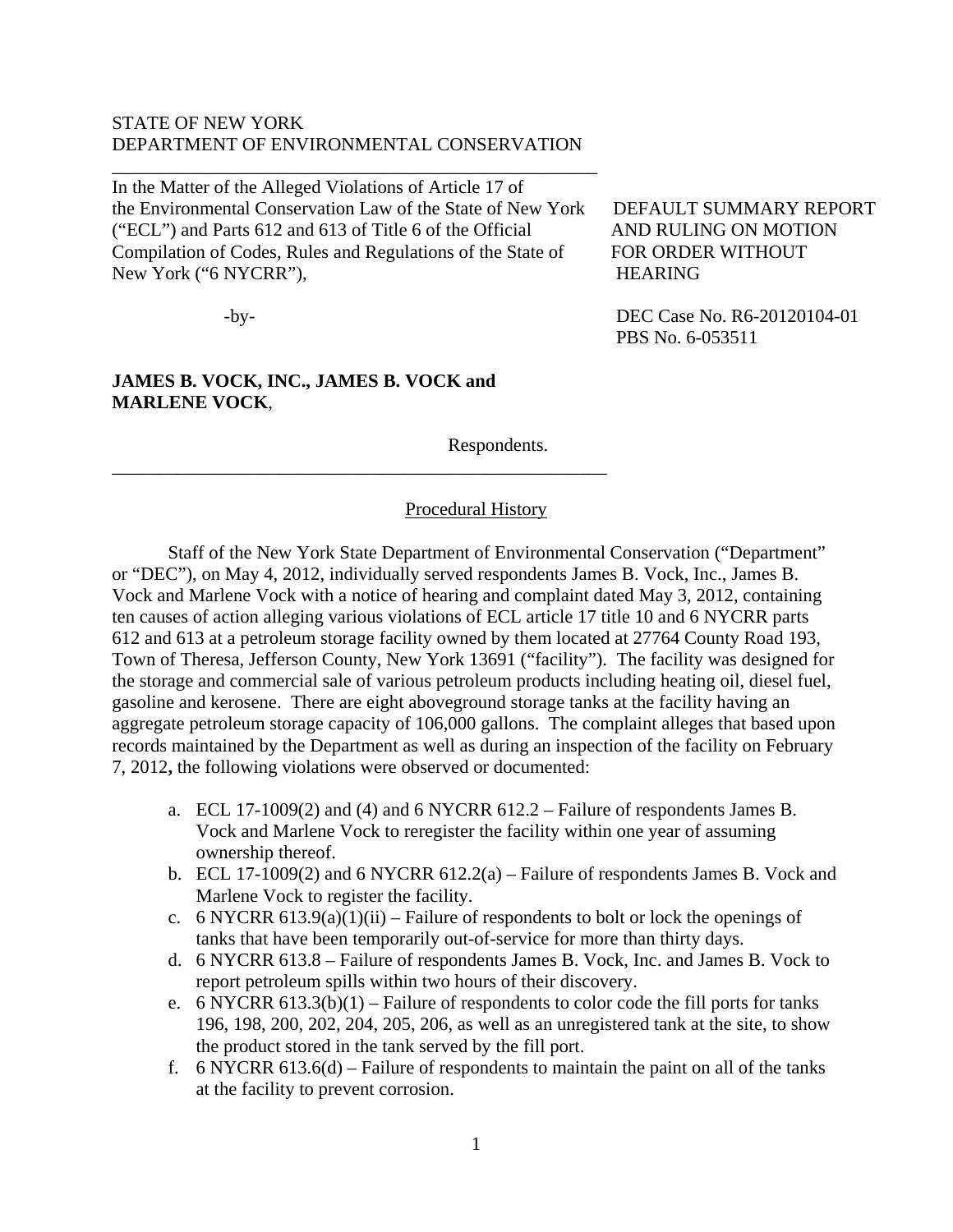- g. 6 NYCRR 613.6(a) or  $(c)$  Failure of respondents to make monthly inspections of the facility or failing to keep records of monthly inspections.
- h. 6 NYCRR 613.3(d) Failure of respondents to maintain the secondary containment areas for tanks 196, 198, 200, 202, 204, and 206 at the facility in good working order.
- i. 6 NYCRR  $613.3(c)(3)(i)$  Failure of respondents to have a gauge or high level warning alarm, high level liquid pump cutoff controller or equivalent device on the unregistered tank at the facility.
- j. 6 NYCRR 613.3(c)(3)(ii) Failure of respondents to label tanks at the facility with design capacity, working capacity and identification number.

The complaint seeks an order of the Commissioner:

(1) Finding respondents, individually and/or severally liable as indicated in the complaint, in violation of the above enumerated sections of ECL 17-1009 and 6 NYCRR parts 612 and 613;

(2) Directing respondents James B. Vock and Marlene Vock to register the facility and pay the required registration fee;

(3) Directing respondents to take certain corrective actions to bring the facility into compliance with the Department's regulations;

(4) Directing respondents to prepare and submit, and then implement, an approvable site investigation plan to ascertain the nature and extent of petroleum contamination related to unreported spills at the site, submitting the results thereof within sixty days of approval of the plan;

(5) Directing respondents within one year to either permanently close the facility in accordance with 6 NYCRR part 613 or make such repairs as are required to allow the facility to meet regulatory requirements for continued operation, including repairs to the secondary containment system, deteriorated tank surfaces, and installation of a product-level gauge on the unregistered tank;

(6) Directing respondents to perform monthly inspections at the facility and file the reports thereof with the Department for a period of one year, unless the facility is permanently closed by an earlier date;

(7) Assessing a payable civil penalty of \$2,500.00 jointly and severally against James B. Vock and Marlene Vock for failure to register the facility in violation of ECL 17-1009(2);

(8) Assessing a payable civil penalty of \$3,000.00 jointly and severally against James B. Vock, Inc. and James B. Vock for failure to report petroleum spills in violation of 6 NYCRR 613.8;

(9) Assessing a payable civil penalty of \$17,800.00 jointly and severally against all respondents apportioned as follows: (a) \$3,000.00 for violation of 6 NYCRR 613.9(a)(ii) [failure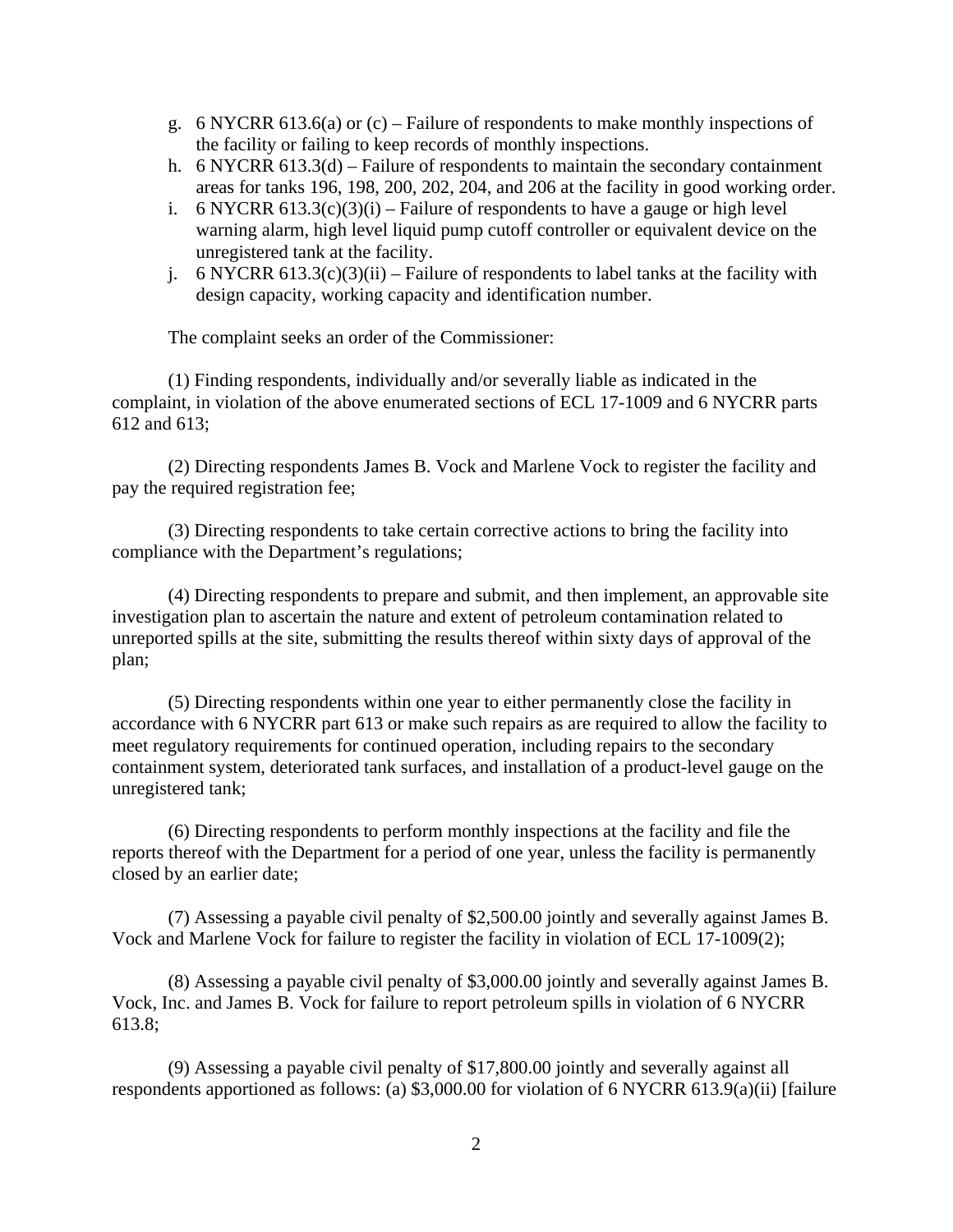to secure tank openings]; (b)  $$1,600.00$  for violation of 6 NYCRR 613.3(b) [no color coding]; (c) \$4,000.00 for violation of 6 NYCRR 613.6(d) [rusting tanks]; (d) \$4,000.00 for violation of 6 NYCRR 613.6(a) and (c) [monthly inspections/reports]; (e) \$3,000.00 for violation of 6 NYCRR 613.6(d) [maintaining containment]; (f) \$1,000.00 for violation of 6 NYCRR 613.3(c)(3) [no gauge/alarm]; (g) \$1,200.00 for violation of 6 NYCRR 613.9(c)(3)(ii) [no tank labels];

(10) Imposing an additional penalty of \$20,000.00 jointly and severally against all respondents which will be suspended in its entirety if the foregoing corrective actions are implemented; and

(11) Granting such other and further relief as the Commissioner may deem just and proper.

The notice of hearing annexed to and served with the complaint on May 4, 2012, indicated that an answer to the complaint was due within twenty days of service of the complaint. In addition, the notice of hearing stated that a pre-hearing conference would be held at the Department's offices in Watertown, New York, on May 30, 2012, at 11:00 AM. Respondents failed to answer the complaint and failed to appear for the scheduled prehearing conference.

Simultaneously with the service of the notice of hearing and complaint, respondents were also served on May 4, 2012, with a motion for order without hearing. The motion asserts that the incontrovertible facts demonstrate that respondents James B. Vock and Marlene Vock violated ECL 17-1009(2) by failing to register the facility. In addition, the motion asserts that the incontrovertible facts demonstrate that James B. Vock violated 6 NYCRR  $613.3(c)(3)(i)$ , (ii) and (iii) by failing to install a gauge on an unregistered 500 gallon tank at the site to indicate the petroleum product level in the tank, and by failing to label the tanks at the facility with their respective design capacity, working capacity, and tank number.

The motion seeks an order of the Commissioner:

(1) Finding no material issue of fact exists regarding the violations alleged in the motion;

(2) Finding respondents James B. Vock and Marlene Vock in violation of those regulatory provisions enumerated in the motion alleged as to each of them;

(3) Directing respondents James B. Vock and Marlene Vock to register the facility;

(4) Directing respondent James B. Vock to either install the gauge on the unregistered tank or vacuum any product from it, and supplying the Department with documentation of the option chosen and completed;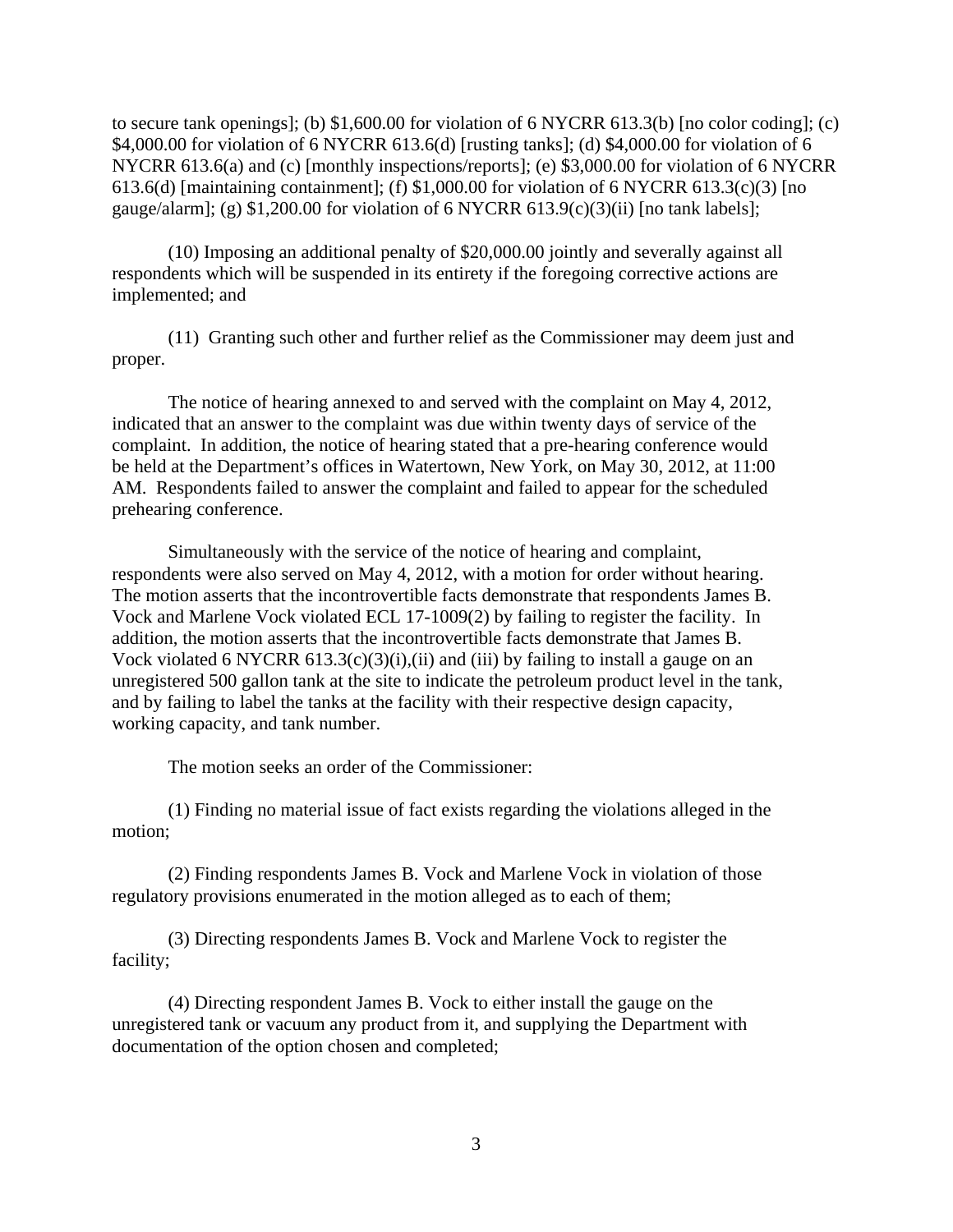(5) Assessing a payable penalty of \$2,500.00 jointly and severally against James B. Vock and Marlene Vock for violation of ECL 17-1009(2);

(6) Assessing a payable penalty against James B. Vock of (a) \$1,000.00 for violation of 6 NYCRR 613.3(c)(3) [no gauge/alarm] and (b)  $$1,200.00$  for violation of 6 NYCRR  $613.3(c)(3)(ii)$  [no tank labels];

(7) Assessing an additional penalty of \$5,000.00 against James B. Vock and Marlene Vock, payment of which would be suspended if the facility were registered within the timeframe ordered by the Commissioner;

(8) Assessing an additional penalty of \$10,000.00 against James B. Vock, payment of which would be suspended upon compliance with the direction of prayer for relief item 4, above; and

(9) Granting such other and further relief as the Commissioner may deem just and proper.

The notice of motion for order without hearing stated that a response to the motion was due within twenty days of the service of the motion. Respondents failed to file a response to the motion.

On May 31, 2012, respondents were served with a notice of hearing dated May 31, 2012, stating that on June 28, 2012, at 9:00 AM, at the Department's Region 6 office in Watertown, the matter would be called before an Administrative Law Judge ("ALJ") of the Department's Office of Hearings and Mediation Services ("OHMS"). This notice stated that, at that time, the Department intended to move for a default judgment against respondents due to their failure to answer the complaint served upon them or to appear for the pre-hearing conference on May 30, 2012, as directed in the notice of hearing served with the complaint. In addition, this notice stated that at that time the Department also intended to move for a default judgment against respondents due to their failure to file a response to the motion for order without hearing.

Respondents were advised that they could appear personally or by counsel on June 28, 2012, to present argument in opposition to the motions for default judgment. Respondents were further advised that their failure to appear would constitute a default and a waiver of their right to be heard, and could result in a Commissioner's order being issued against them. Moreover, respondents were advised that the default hearing could proceed in their absence. The notice further stated that upon making the motion for default judgment, Department staff would be seeking an order of the Commissioner:

(1) Assessing a payable civil penalty of \$2,500.00, jointly and severally, against James B. Vock and Marlene Vock;

(2) Assessing a payable civil penalty of \$3,000.00, jointly and severally, against James B. Vock, Inc. and James B. Vock;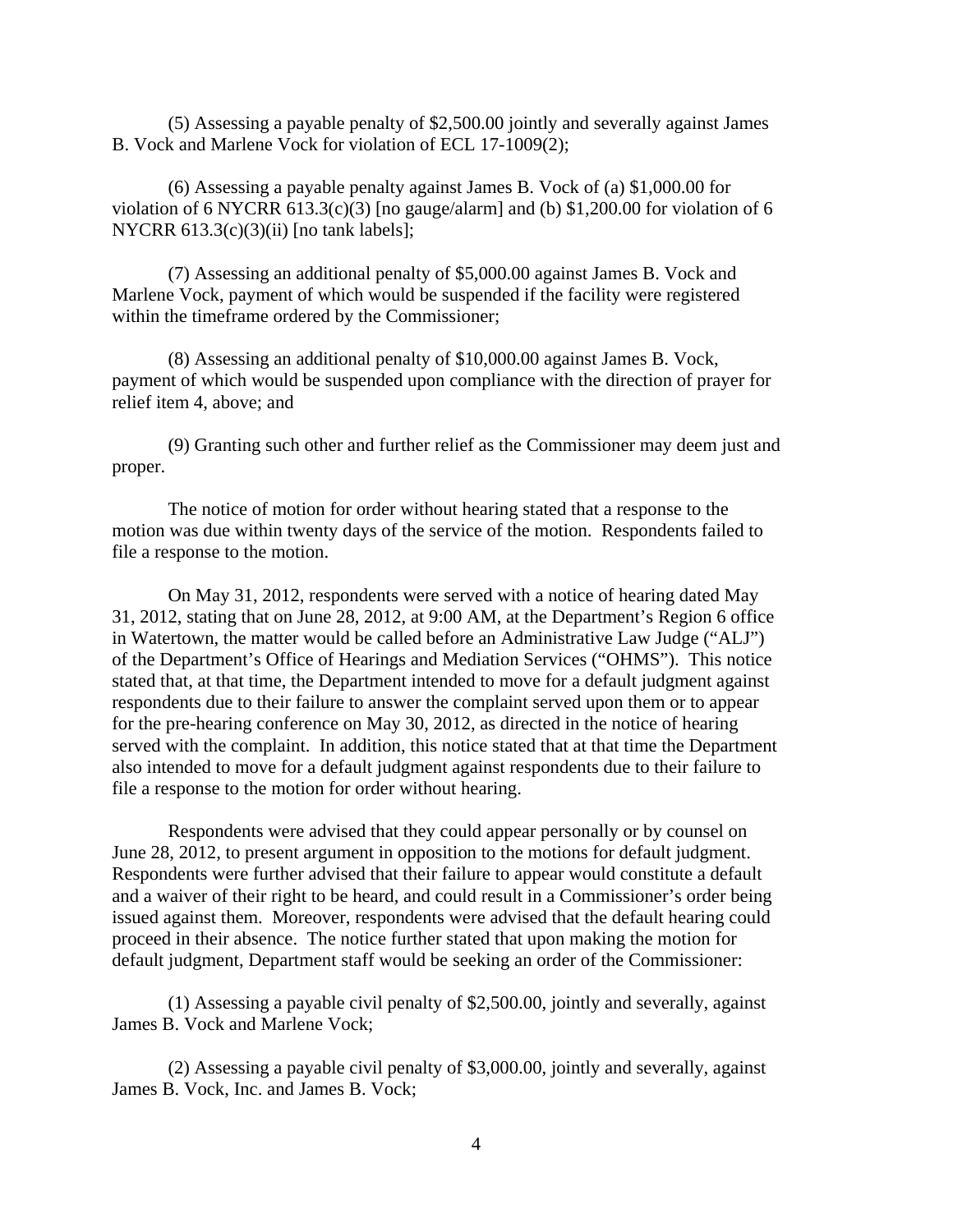(3) Assessing a payable civil penalty of \$17,800.00, jointly and severally, against James B. Vock, Inc., James B. Vock and Marlene Vock; and

(4) Imposing an additional penalty of \$20,000.00, payment of which should be suspended conditioned upon compliance.

Respondents did not file a response to the notice.

On June 28, 2012, and pursuant to the notice of May 31, 2012, the calendar call was convened before the undersigned ALJ at the Department's Region 6 office, Room 504 of the Dulles State Office Building, 317 Washington Street, Watertown, New York 13601. At that time, respondents' matter was called. Department staff was represented by Randall C. Young, Esq., Regional Attorney for Region 6. No one appeared on behalf of respondents.

Pursuant to 6 NYCRR 622.15, Mr. Young, on behalf of Department staff, orally moved for a default judgment against respondents based upon their failure to answer the complaint dated May 3, 2012, their failure to appear for the prehearing conference scheduled in the notice of hearing served with that complaint, and their failure to file a response to the motion for order without hearing dated May 3, 2012. As part of its motion, Department staff submitted the following documents for the record:

- 1. The notice of adjudicatory hearing dated May 3, 2012.
- 2. The complaint dated May 3, 2012.
- 3. The notice of motion for order without hearing dated May 3, 2012.
- 4. The motion for order without hearing dated May 3, 2012.
- 5. An affidavit of Ronald F. Novak, P.E., DEC Region 6 Regional Petroleum Bulk Storage Supervisor sworn to on May 3, 2012.
- 6. An affidavit of Ronald J. Novak, P.E., DEC Region 6 Regional Enforcement Coordinator sworn to on April 27, 2012.
- 7. A brief in support of the motion for order without hearing submitted by Randall C. Young, Esq., Regional Attorney, DEC Region 6 dated May 5, 2012.
- 8. Three cover letters, one addressed to each respondent and dated May 4, 2012, served with the notice of adjudicatory hearing and complaint and the motion for order without hearing served on each respondent.
- 9. Three affidavits of service by certified mail, each sworn to by April L. Sears on May 7, 2012. The first affidavit states that on May 4, 2012, she served respondent James B. Vock, Inc. with the notice of hearing and complaint and the motion for order without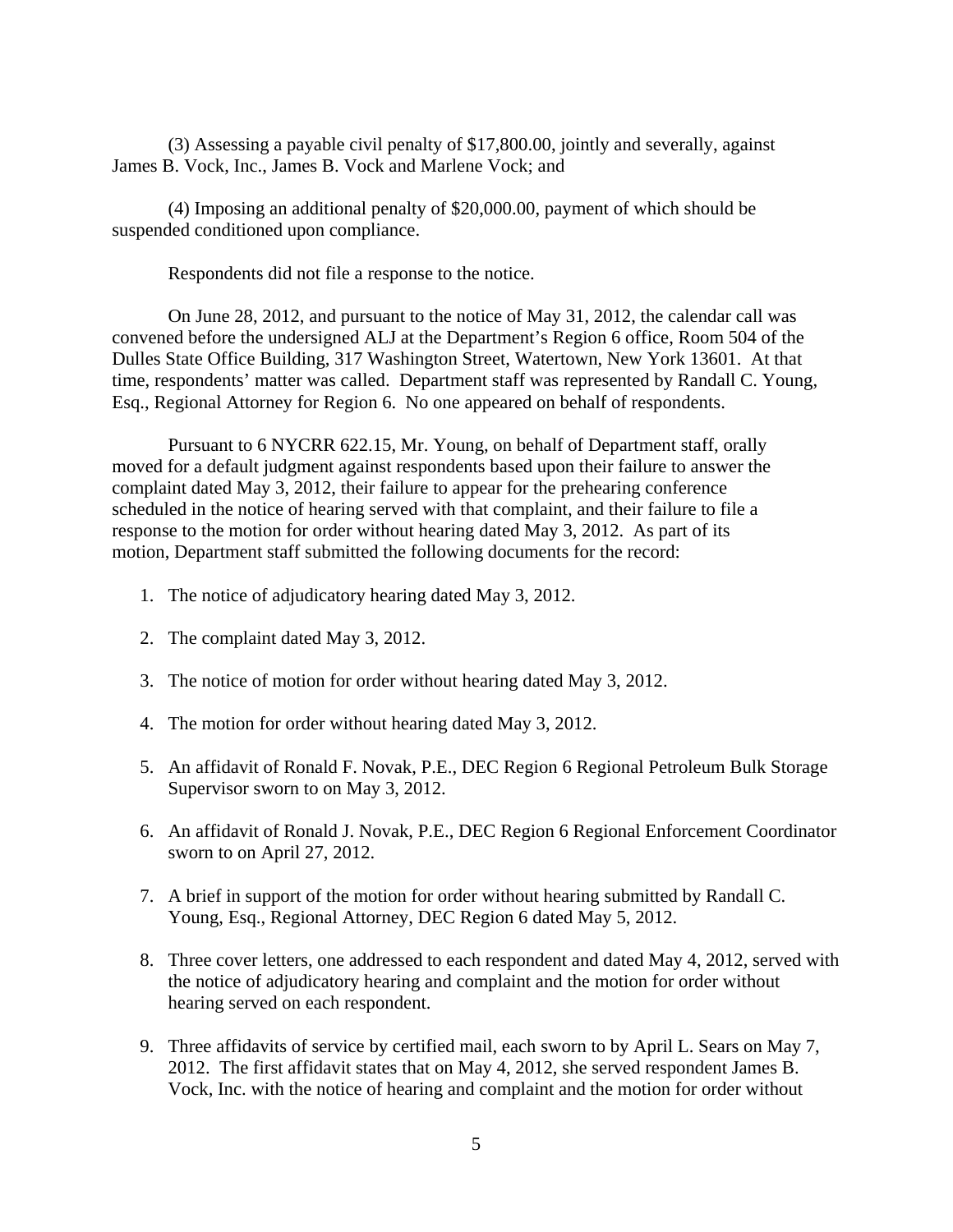hearing and its supporting documents by certified mail, return receipt requested, and on May 7, 2012, received the return receipt indicating that this respondent had received the aforementioned papers on May 5, 2012. The second affidavit states that on May 4, 2012, she served respondent James B. Vock with the notice of hearing and complaint and the motion for order without hearing and its supporting documents by certified mail, return receipt requested, and on May 7, 2012, received the return receipt indicating that this respondent had received the aforementioned papers on May 5, 2012. The third affidavit states that on May 4, 2012, she served respondent Marlene Vock with the notice of hearing and complaint and the motion for order without hearing and its supporting documents by certified mail, return receipt requested, and on May 7, 2012, received the return receipt indicating that this respondent had received the aforementioned papers on May 5, 2012.

- 10. Three affidavits of service by certified mail, each sworn to by April L. Sears on June 11, 2012. The first affidavit states that on May 31, 2012, she served respondent James B. Vock, Inc. with the notice of hearing for default judgment by certified mail, return receipt requested, and on June 4, 2012, received the return receipt indicating that this respondent had received the aforementioned notice on June 1, 2012. The second affidavit states that on May 31, 2012, she served respondent James B. Vock with notice of hearing for default judgment by certified mail, return receipt requested, and on June 4, 2012, received the return receipt indicating that this respondent had received the aforementioned notice on June 1, 2012. The third affidavit states that on May 31, 2012, she served respondent Marlene Vock with notice of hearing for default judgment by certified mail, return receipt requested, and on June 4, 2012, received the return receipt indicating that this respondent had received the aforementioned notice on June 1, 2012.
- 11. A copy of the notice of hearing for default judgment dated May 31, 2012, and three cover letters, one addressed to each of the respondents, each dated May 31, 2012.
- 12. Three copies of a letter dated June 12, 2012, one addressed to each respondent, clarifying the cover letter of May 31, 2012, by specifying that the notice of hearing for default judgment would be returnable and heard at 9:00 AM on June 28, 2012.
- 13. Three affidavits of service by certified mail, each sworn to by April L. Sears on June 28, 2012. The first affidavit states that on June 12, 2012, she served respondent James B. Vock, Inc. with the clarification letter dated June 12, 2012 [Department Staff Exhibit 12, above], by certified mail, return receipt requested, and on June 14, 2012, received the return receipt indicating that this respondent had received the aforementioned notice on June 13, 2012. The second affidavit states that on June 12, 2012, she served respondent James B. Vock with the clarification letter dated June 12, 2012 [Department Staff Exhibit 12, above], by certified mail, return receipt requested, and on June 14, 2012, received the return receipt indicating that this respondent had received the aforementioned notice on June 13, 2012. The third affidavit states that on June 12, 2012, she served respondent Marlene Vock with the clarification letter dated June 12, 2012 [Department Staff Exhibit 12, above], by certified mail, return receipt requested, and on June 14, 2012, received the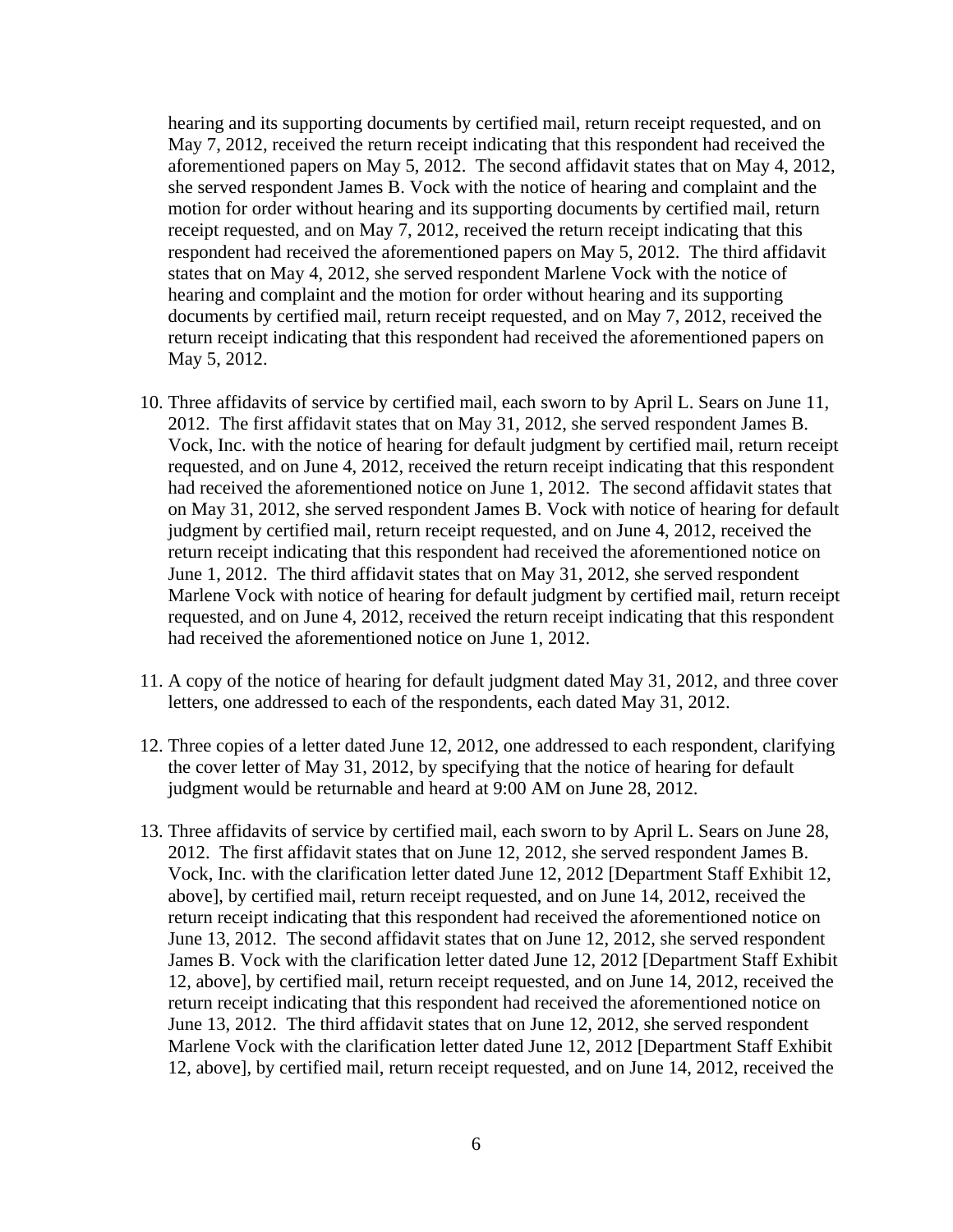return receipt indicating that this respondent had received the aforementioned notice on June 13, 2012.

- 14. A proposed Commissioner's order.
- 15. A letter to the Department from Colleen A. Fulton, dated May 7, 2012.
- 16. Department form response to owner of PBS facility number 6-053511, dated May 15, 2012.

#### Default Provisions

 In accordance with 6 NYCRR 622.4(a), a respondent upon whom a complaint has been served must file an answer to the complaint within twenty days of the date of such service. A failure to timely file an answer to the complaint constitutes a default in the action. Moreover, pursuant to 6 NYCRR 622.12(b), a respondent upon whom a motion for order without hearing has been served must file a response to the motion within twenty days of the date of such service. A failure to timely respond to the motion constitutes a default. As applicable herein, the Department's default procedures in an enforcement action, found at 6 NYCRR 622.15, provide:

"(a) A respondent's failure to file a timely answer … constitutes a default and a waiver of respondent's right to a hearing. If [this] occurs the department staff may make a motion to the ALJ for a default judgment.

(b) The motion for a default judgment may be made orally on the record … and must contain:

- (1) proof of service upon the respondent of the notice of hearing and complaint … ;
- (2) proof of the respondent's failure to appear or failure to file a timely answer; and
- (3) a proposed order."

 As the Commissioner stated in Matter of Alvin Hunt, d/b/a Our Cleaners (Decision and Order dated July 25, 2006, at 4), "The consequences of a default is that the respondent waives the right to a hearing and is deemed to have admitted the factual allegations of the complaint or other accusatory instrument on the issue of liability for the violations charged." Moreover, the Commissioner has stated, "a defaulting respondent is deemed to have admitted the factual allegations of the complaint and all reasonable inferences that flow from them [citations omitted]." (id. at 6.) Accordingly, the following findings of fact are based upon the documents submitted into the record, as identified above.

### Findings of Fact

1. Respondents James B. Vock and Marlene Vock possess fee title in a certain piece of real property located at 27764 County Route 193, Town of Theresa, Jefferson County, New York 13691 by virtue of a deed transferring ownership to them on February 28, 1985, recorded in the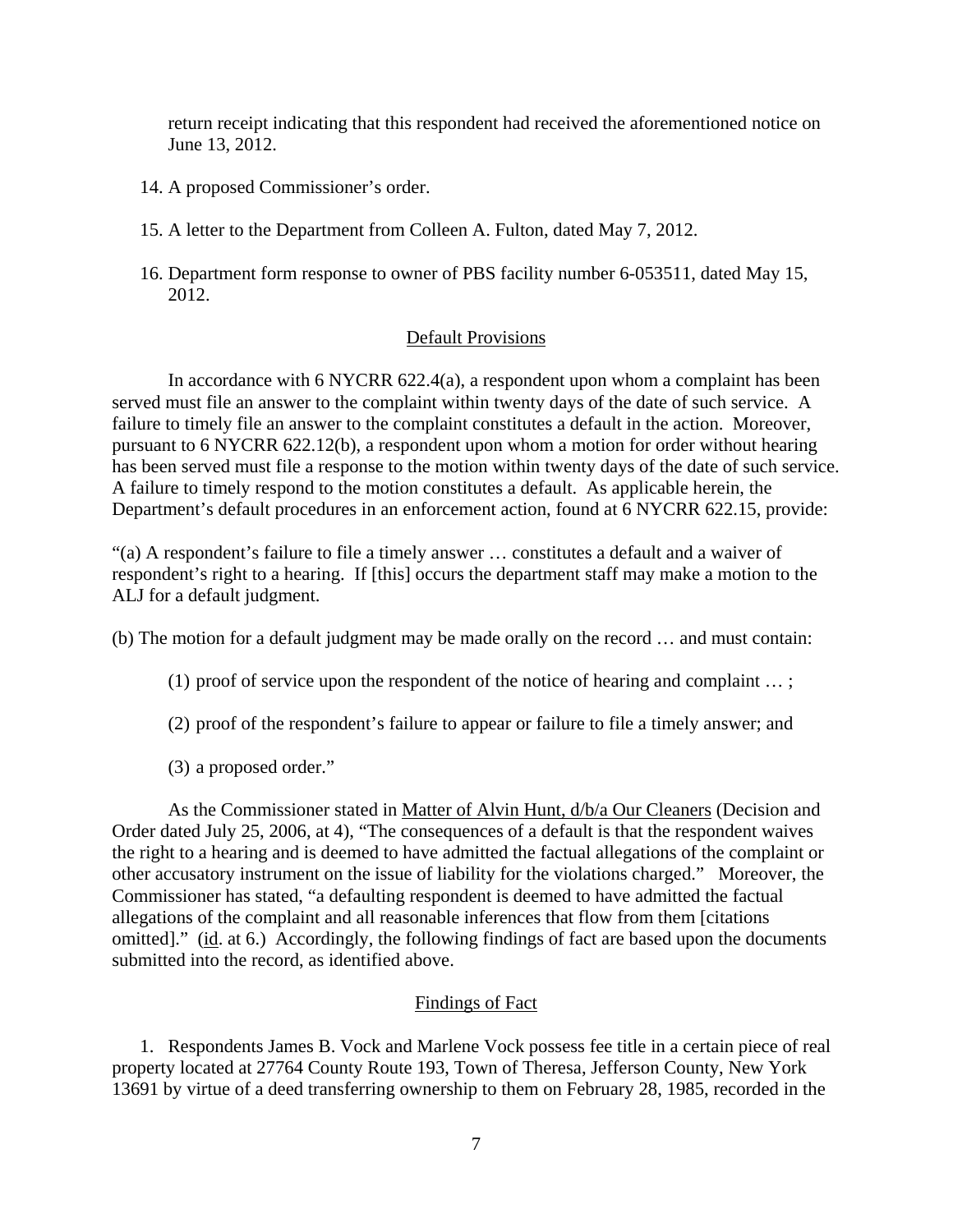office of the Jefferson County Clerk, Document Identification Number 001229310003. The property is designated on the tax map of Jefferson County as Parcel Number 22.00-2-21.1. (Department Staff Exhibit 2, Complaint, Paragraph 4 and Exhibits A and B, annexed to the Complaint; see also, Department Staff Exhibit 4, Motion for Order Without Hearing ["MOWH"] at 1; Department Staff Exhibit 5, Affidavit of Ronald F. Novak, P.E. ["RFN Affidavit"], Paragraphs 13, 14 and 15 and attached Exhibits 9 and 10; and Department Staff Exhibit 6, Affidavit of Ronald J. Novak, P.E. ["RJN Affidavit], Paragraph 9 and attached Exhibit 17.)

2. Respondent James B. Vock, Inc. is a domestic business corporation that engaged in the distribution of petroleum fuels from a petroleum storage facility it maintained at 27764 County Route 193, Town of Theresa, Jefferson County, New York 13691 ("facility"). Respondent James B. Vock has been president of James B. Vock, Inc. since its organization on December 10, 1985, and personally operated and controlled the activities of the facility on behalf of the respondent corporation. Respondent James B. Vock, Inc. was dissolved by proclamation on January 25, 2012. (Department Staff Exhibit 2, Complaint, Paragraphs 10, 11, 12, 13 and 14 and Exhibit E, annexed to the Complaint; see also, Department Staff Exhibit 5, RFN Affidavit, Paragraph 16; and Department Staff Exhibit 6, RJN Affidavit, Paragraph 10 and attached Exhibit 18.)

3. Some time prior to its dissolution, respondent James B. Vock, Inc. sold its customer list to MX Petroleum Corporation, doing business as MX Fuels, who subsequently provided service to the former Vock customers. Following an inspection of the facility by Department staff on February 7, 2012, respondent James B. Vock contacted Department staff by telephone on April 5, 2012, and stated that the facility had not been in operation for about two years. (Department Staff Exhibit 2, Complaint, Paragraphs 41, 42, and 43; see also, Department Staff Exhibit 5, RFN Affidavit, Paragraphs 22 and 23; and Department Staff Exhibit 6, RJN Affidavit, Paragraphs 7 and 8.)

4. There are eight (8) petroleum storage tanks located at the facility, all located aboveground. The tanks were used to store diesel fuel, gasoline, No. 2 fuel oil and kerosene. Seven of the tanks are identified by numbers, being 196, 198, 200, 202, 204, 205, and 206. The eighth tank, having a capacity of 500 gallons and utilized for the storage of gasoline, is unnumbered and is not shown on the facility's last registration application or petroleum bulk storage certificate. Tank 196 has a capacity of 6,000 gallons and was utilized for the storage of diesel fuel. Tanks 198 and 200 each have a capacity of 20,000 gallons and were utilized for the storage of No. 2 fuel oil. Tank 202 has a capacity of 20,000 gallons and was utilized for the storage of kerosene. Tanks 204 and 205 each have a capacity 10,000 gallons and were utilized for the storage of gasoline. Tank 206 has a capacity of 20,000 gallons and was utilized for the storage of gasoline. The facility has a combined petroleum storage capacity of 106,500 gallons. (Department Staff Exhibit 2, Complaint, Paragraphs 5, 6, 7, 8 and 9 and Exhibits C and D, annexed to the Complaint; see also, Department Staff Exhibit 5, RFN Affidavit, Paragraphs 7 and 8 and attached Exhibits 6, 7 and 8.)

5. The facility has been registered with the Department and has been issued Petroleum Bulk Storage ("PBS") Certificate No. 6-053511. Pursuant to a renewal application dated October 16, 2006, signed and filed by James B. Vock, as president, on behalf of James B. Vock, Inc., the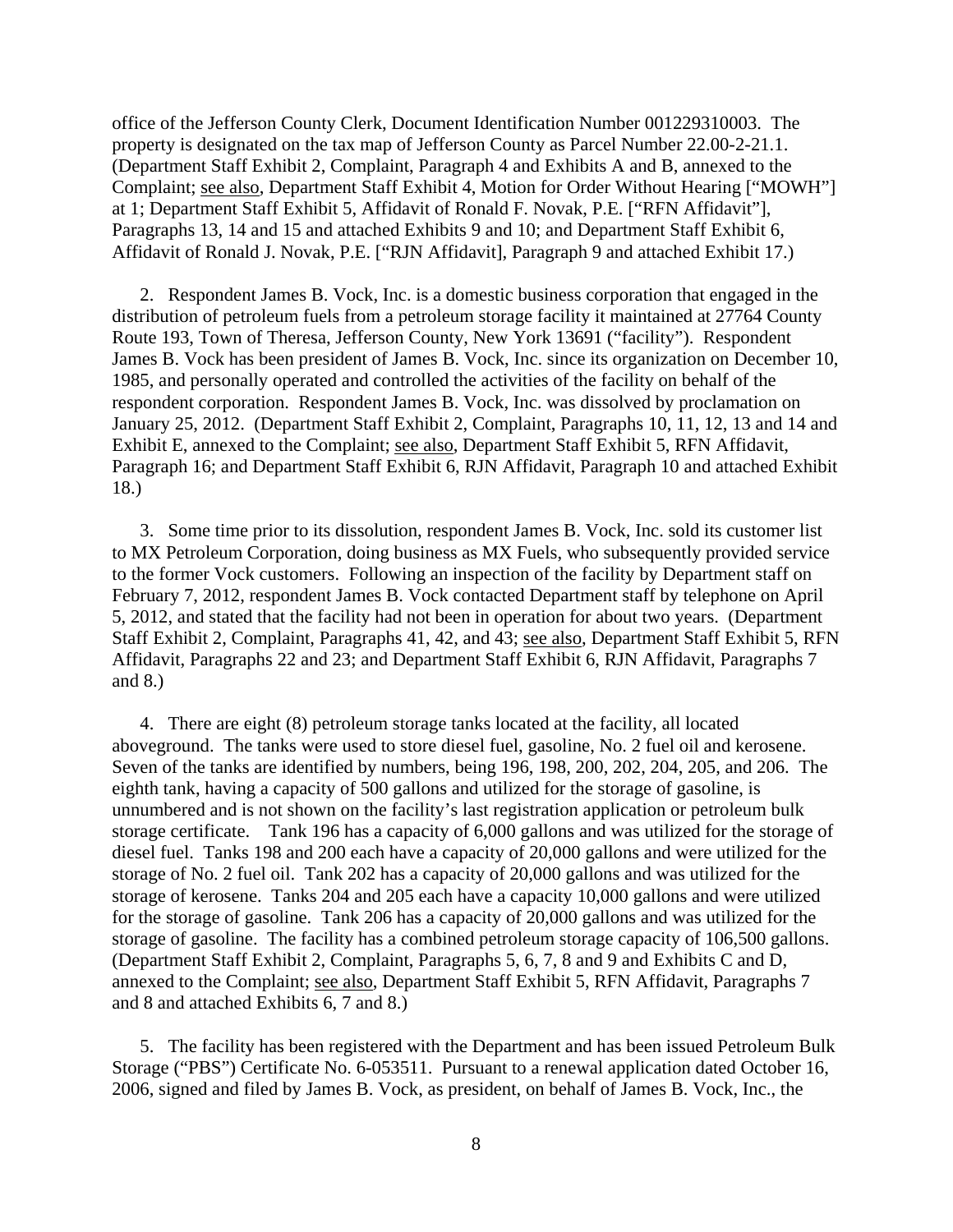facility registration was renewed by the Department on October 24, 2006. The registration expired on December 2, 2011. The owner of the facility named in the renewal application and on the PBS certificate is James B. Vock, Inc. The contact person and authorized representative named in the renewal application and on the PBS certificate is the individual, respondent James B. Vock. (Department Staff Exhibit 2, Complaint, Paragraphs 19 and 30 and Exhibits C and D, annexed to the Complaint; see also, Department Staff Exhibit 5, RFN Affidavit, Paragraphs 4, 5 and 6 and attached Exhibits 1 through 8.)

6. The land upon which the facility owned by respondent James B. Vock, Inc. is located is owned by James B. Vock and Marlene Vock. (Department Staff Exhibit 2, Complaint, Paragraphs 4 and 24 and Exhibits A and B, annexed to the Complaint; see also, Department Staff Exhibit 4, Motion for Order Without Hearing ["MOWH"] at 1; Department Staff Exhibit 5, RFN Affidavit, Paragraphs 13, 14 and 15 and attached Exhibits 9 and 10; and Department Staff Exhibit 6, RJN Affidavit, Paragraph 9 and attached Exhibit 17.)

7. The facility has not been reregistered, transferred or permanently closed nor has a renewal application been filed since the last registration in the name of James B. Vock, Inc., as owner, expired on December 2, 2011. (Department Staff Exhibit 2, Complaint, Paragraphs 19, 20, 30 and 31 and Exhibits C and D, annexed to the Complaint; see also, Department Staff Exhibit 5, RFN Affidavit, Paragraphs 4, 5 and 6 and attached Exhibits 1 through 8.)

8. At no time have respondents James B. Vock and Marlene Vock applied to the Department to have the registration of the facility transferred to them as owners of the facility. (Department Staff Exhibit 2, Complaint, Paragraphs 27 and 28; see also, Department Staff Exhibit 5, RFN Affidavit, Paragraph 6.)

9. On February 7, 2012, Department staff inspected the facility. During this inspection Department staff observed that:

- a. Respondents did not have a current and valid registration for the facility, a violation of 6 NYCRR 612.2. (Department Staff Exhibit 2, Complaint, Paragraphs 15 through 33 and Exhibits C and D, annexed to the Complaint; see also, Department Staff Exhibit 5, RFN Affidavit, Paragraphs 4, 5 and 6 and attached Exhibits 1 through 8.)
- b. None of the fill ports, gauge openings or loading rack pipes on or associated with any of the tanks at the facility were locked or bolted closed, a violation of 6 NYCRR 613.9(a). (Department Staff Exhibit 2, Complaint, Paragraphs 34 through 46; see also, Department Staff Exhibit 5, RFN Affidavit, Paragraphs 17 and 18.)
- c. The ground at two loading racks at the facility was stained with petroleum and drums of waste oil at the facility were leaking oil onto the ground and subsequent inquiry by Department staff revealed that none of these spills had ever been reported to the Department, a violation of 6 NYCRR 613.8, as to respondents James B. Vock and James B. Vock, Inc. (Department Staff Exhibit 2, Complaint, Paragraphs 47 through 58.)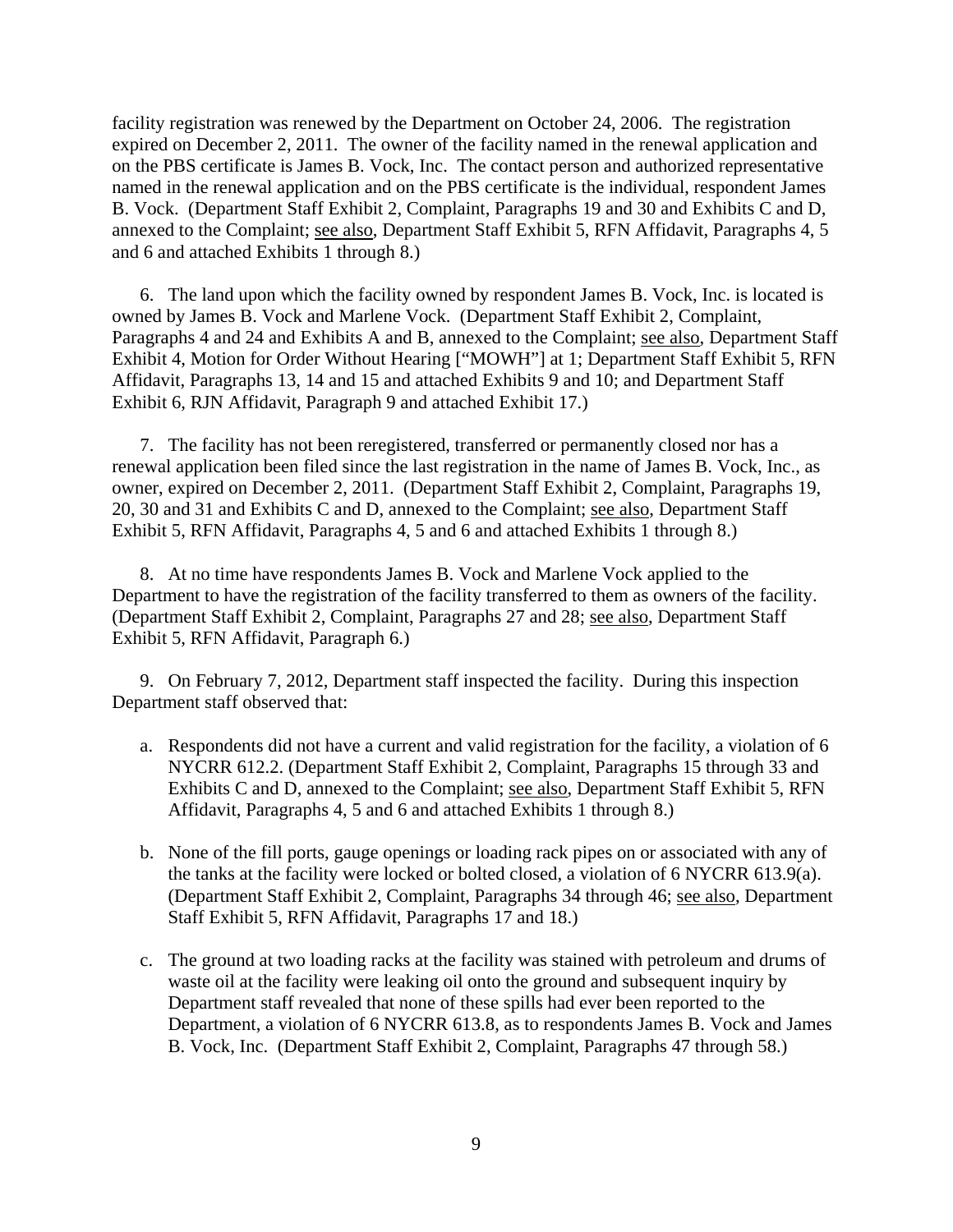- d. None of the fill ports for any of the tanks at the facility were color coded, a violation of 6 NYCRR 613.3(b)(1). (Department Staff Exhibit 2, Complaint, Paragraphs 59 through 62.)
- e. All the tanks at the facility were corroding and rust had eaten through significant areas of the paint on the surface of the tanks indicating that respondents had failed to maintain the paint on the tanks to prevent corrosion, a violation of 6 NYCRR 613.6(d). (Department Staff Exhibit 2, Complaint, Paragraphs 63 through 68.)
- f. There were no records at the facility of any monthly inspections made during the two years preceding the Department's inspection of the facility, a violation of 6 NYCRR 613.6(c). (Department Staff Exhibit 2, Complaint, Paragraphs 69 through 74.)
- g. Dormant or winter-killed vegetation was observed within the secondary containment areas for tanks 198, 200, 202, 204. 205 and 206, designed as being soil lined with crushed stone, indicating respondents' failure to maintain the secondary containment with respect to these tanks in good working order, a violation of 6 NYCRR 613.3(d). (Department Staff Exhibit 2, Complaint, Paragraphs 75 through 86.)
- h. The unregistered 500 gallon gasoline storage tank did not have a gauge or high level warning alarm, high level liquid pump cutoff controller or equivalent device, a violation of 6 NYCRR 613.3(c)(3)(i). (Department Staff Exhibit 2, Complaint, Paragraphs 87 through 92.)
- i. None of the tanks at the facility were labeled with their respective design capacity, working capacity or identification number, a violation of 6 NYCRR 613.3(c)(3)(ii). (Department Staff Exhibit 2, Complaint, Paragraphs 93 through 96.)
- 10. The notice of hearing in this matter and the complaint alleging the various regulatory violations enumerated in Finding of Fact 9, above, as well as the motion for order without hearing were individually served by certified mail, return receipt requested, upon respondents on May 4, 2012. United States Postal Service ("USPS") return receipts indicate that the respondents received these documents on May 5, 2012. (Department Staff Exhibit 9, Affidavits of Service of the Notice of Hearing and Complaint and Motion For Order Without Hearing.)
- 11. The notice of hearing served on May 4, 2012, with the complaint stated that an answer to the complaint had to be filed within twenty days of the receipt of the complaint by respondents and that failure to file an answer to the complaint would constitute a default in the matter. Respondents failed to file an answer to the complaint. (Department Staff Exhibit 1 and Hearing Record.)
- 12. The notice of hearing served on May 4, 2012, with the complaint stated that a prehearing conference would be held on May 30, 2012, at 11:00 AM, at the Department's offices, 317 Washington Street, Watertown, New York 13601 and that failure to appear at the prehearing conference would constitute a default in the matter. Respondents failed to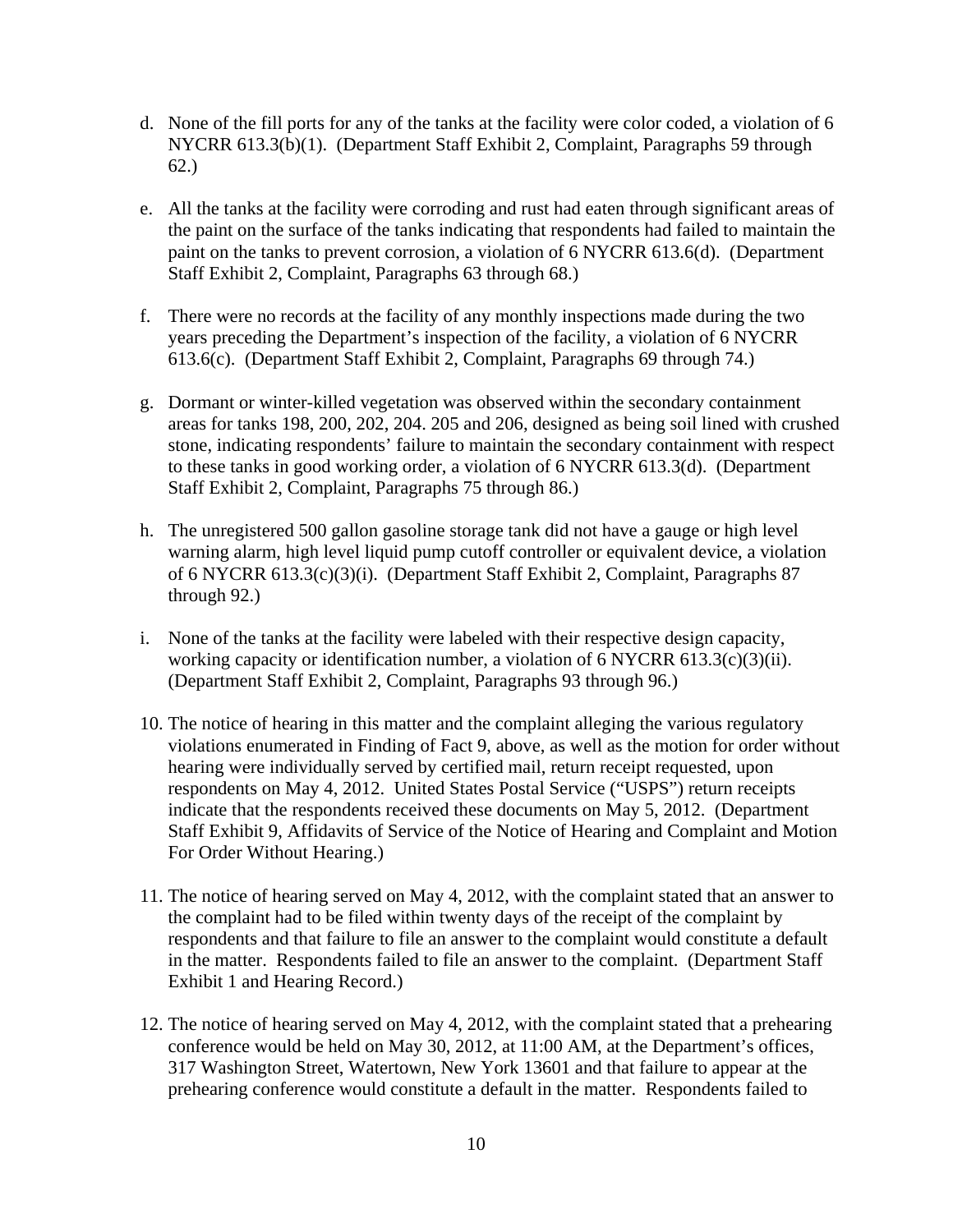appear for the scheduled prehearing conference. (Department Staff Exhibit 1 and Hearing Record.)

- 13. The notice of motion for order without hearing served on May 4, 2012, stated that a response to the motion had to be filed within twenty days of the receipt of the motion by respondents and that failure to file a response to the motion would constitute a default in the matter. Respondents failed to file a response to the motion. (Department Staff Exhibit 3 and Hearing Record.)
- 14. The notice of hearing for default judgment in this matter, dated May 31, 2012, was served upon the respondents by certified mail, return receipt requested, on May 31, 2012. USPS return receipts indicate that the respondents received the notice on June 1, 2012. (Department Staff Exhibit 10, Affidavits of Service of the Notice of Hearing for Default Judgment.)
- 15. The notice of hearing for default judgment stated that the default hearing would be held on June 28, 2012, at 9:00 AM, in Room 504 of the Department's offices located in the Dulles State Office Building, 317 Washington Street, Watertown, New York 13601. Respondents failed to appear for the default hearing. (Department Staff Exhibit 11 and Hearing Record.)

### Discussion

The record shows that respondents were duly served with the notice of hearing and complaint and the motion for order without hearing on May 5, 2012. The record further shows that respondents failed to file an answer to the complaint, failed to appear for the scheduled prehearing conference on May 30, 2012, and failed to respond to the motion for order without hearing. Moreover, the record shows that respondents were duly served with the notice of default hearing in this matter on June 1, 2012, and that they failed to appear for the default hearing scheduled for June 28, 2012. The Department is entitled to a default judgment in this matter on the complaint and motion for order without hearing pursuant to the provisions of 6 NYCRR 622.15.

Department staff's proposed order and the \$45,800.00 civil penalty it seeks, as apportioned among respondents, are consistent with the Department's penalty policy as well as applicable provisions of ECL article 71.

#### Recommendation

Based upon the foregoing, I recommend that the Commissioner issue an order:

1. Granting Department staff's motion for default on both the complaint and the motion for order without hearing as to all respondents pursuant to the provisions of 6 NYCRR 622.15;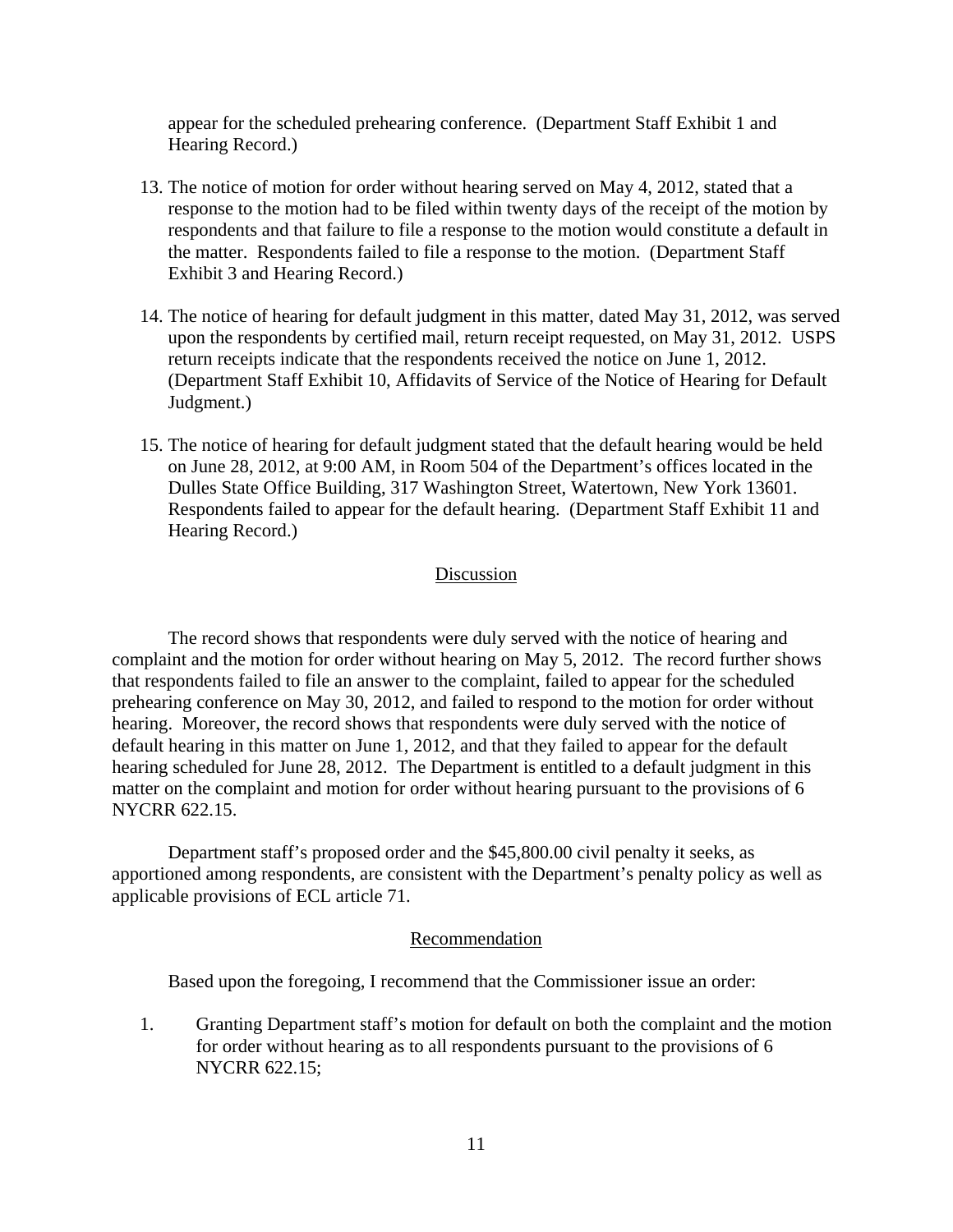- 2. Finding each respondent in violation of the various sections of the ECL and 6 NYCRR parts 612 and 613 alleged against them, either jointly or individually, as enumerated in the complaint and motion for order without hearing in the findings of fact, above, for and at a petroleum storage facility they own and/or operate located at 27764 County Route 193, Town of Theresa, Jefferson County, New York 13691;
- 3. Directing respondents James B. Vock, Inc. and James B. Vock to take such steps and to effect such corrective actions at and on behalf of the facility as are indicated in paragraphs XVI through XX of Department staff's proposed order, annexed hereto (Department Staff Exhibit 14 at 7-9);
- 4. Directing respondents James B. Vock and Marlene Vock to pay a civil penalty in the amount of five thousand dollars (\$5,000.00) of which twenty-five hundred dollars (\$2,500.00) is payable upon receipt of the Commissioner's order and twenty-five hundred dollars (\$2,500.00) is suspended contingent upon registration of the facility;
- 5. Directing respondents James B. Vock, Inc. and James B. Vock to pay a civil penalty in the amount of forty thousand eight hundred dollars (\$40,800.00), of which twenty thousand dollars (\$20,000.00) is payable upon receipt of the Commissioner's order and twenty thousand eight hundred dollars (\$20,800.00) is suspended if the corrective actions indicated in Recommendation 3, above, are fulfilled; and
- 6. Directing such other and further relief as he may deem just and proper.

 $\sqrt{s}$ /

 Richard R. Wissler Administrative Law Judge

Dated: Albany, New York October 4, 2012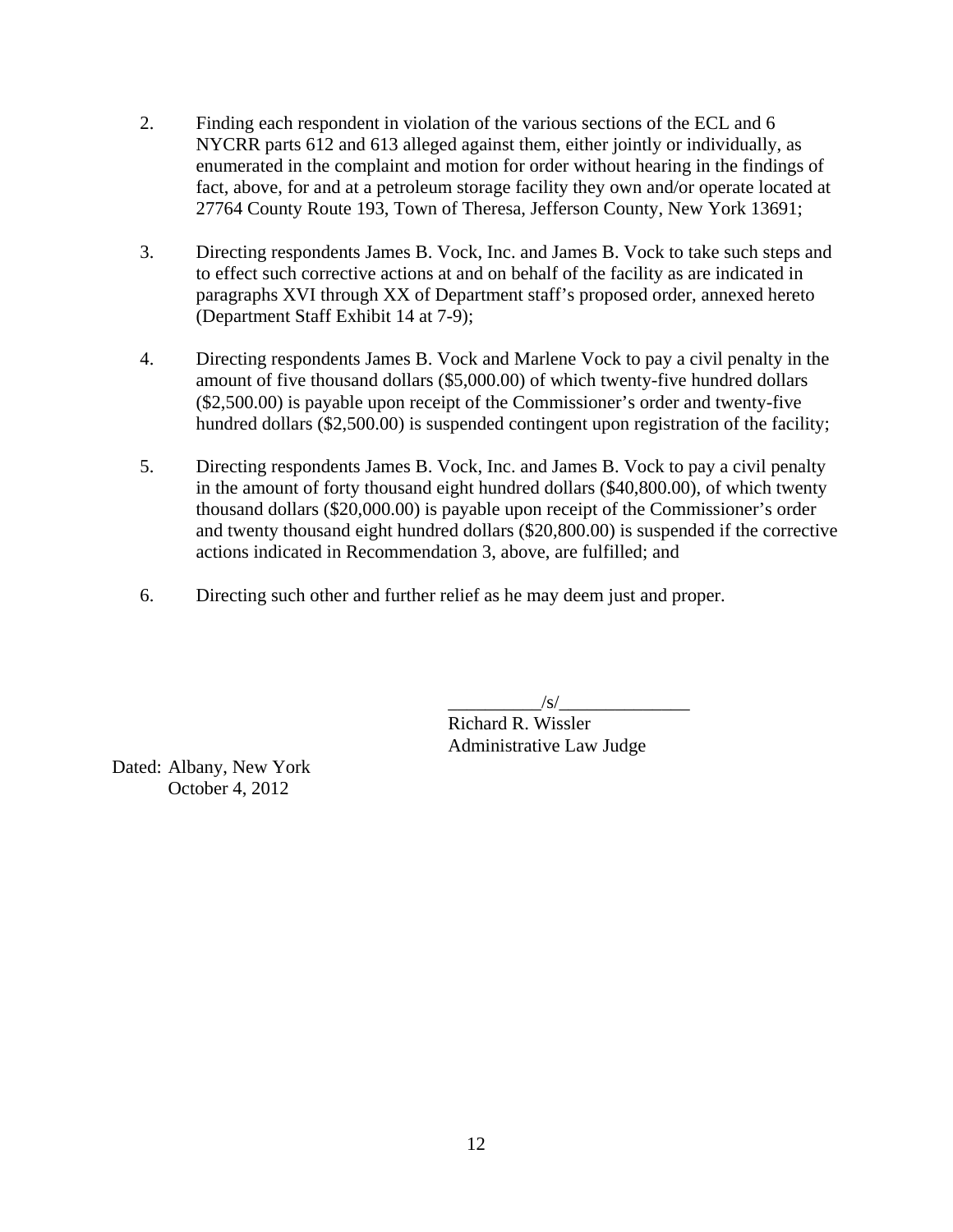# Index of Attached Exhibits Received

### Edirol 030729084031

- 1. The notice of adjudicatory hearing dated May 3, 2012.
- 2. The complaint dated May 3, 2012.
- 3. The notice of motion for order without hearing dated May 3, 2012.
- 4. The motion for order without hearing dated May 3, 2012.
- 5. An affidavit of Ronald F. Novak, P.E., DEC Region 6 Regional Petroleum Bulk Storage Supervisor sworn to on May 3, 2012.
- 6. An affidavit of Ronald J. Novak, P.E., DEC Region 6 Regional Enforcement Coordinator sworn to on April 27, 2012.
- 7. A brief in support of the motion for order without hearing submitted by Randall C. Young, Esq., Regional Attorney, DEC Region 6 dated May 5, 2012.
- 8. Three cover letters, one addressed to each respondent and dated May 4, 2012, served with the notice of adjudicatory hearing and complaint and the motion for order without hearing serve on each respondent.
- 9. Three affidavits of service by certified mail, each sworn to by April L. Sears on May 7, 2012. The first affidavit states that on May 4, 2012, she served respondent James B. Vock, Inc. with the notice of hearing and complaint and the motion for order without hearing and its supporting documents by certified mail, return receipt requested, and on May 7, 2012, received the return receipt indicating that this respondent had received the aforementioned papers on May 5, 2012. The second affidavit states that on May 4, 2012, she served respondent James B. Vock with the notice of hearing and complaint and the motion for order without hearing and its supporting documents by certified mail, return receipt requested, and on May 7, 2012, received the return receipt indicating that this respondent had received the aforementioned papers on May 5, 2012. The third affidavit states that on May 4, 2012, she served respondent Marlene Vock with the notice of hearing and complaint and the motion for order without hearing and its supporting documents by certified mail, return receipt requested, and on May 7, 2012, received the return receipt indicating that this respondent had received the aforementioned papers on May 5, 2012.